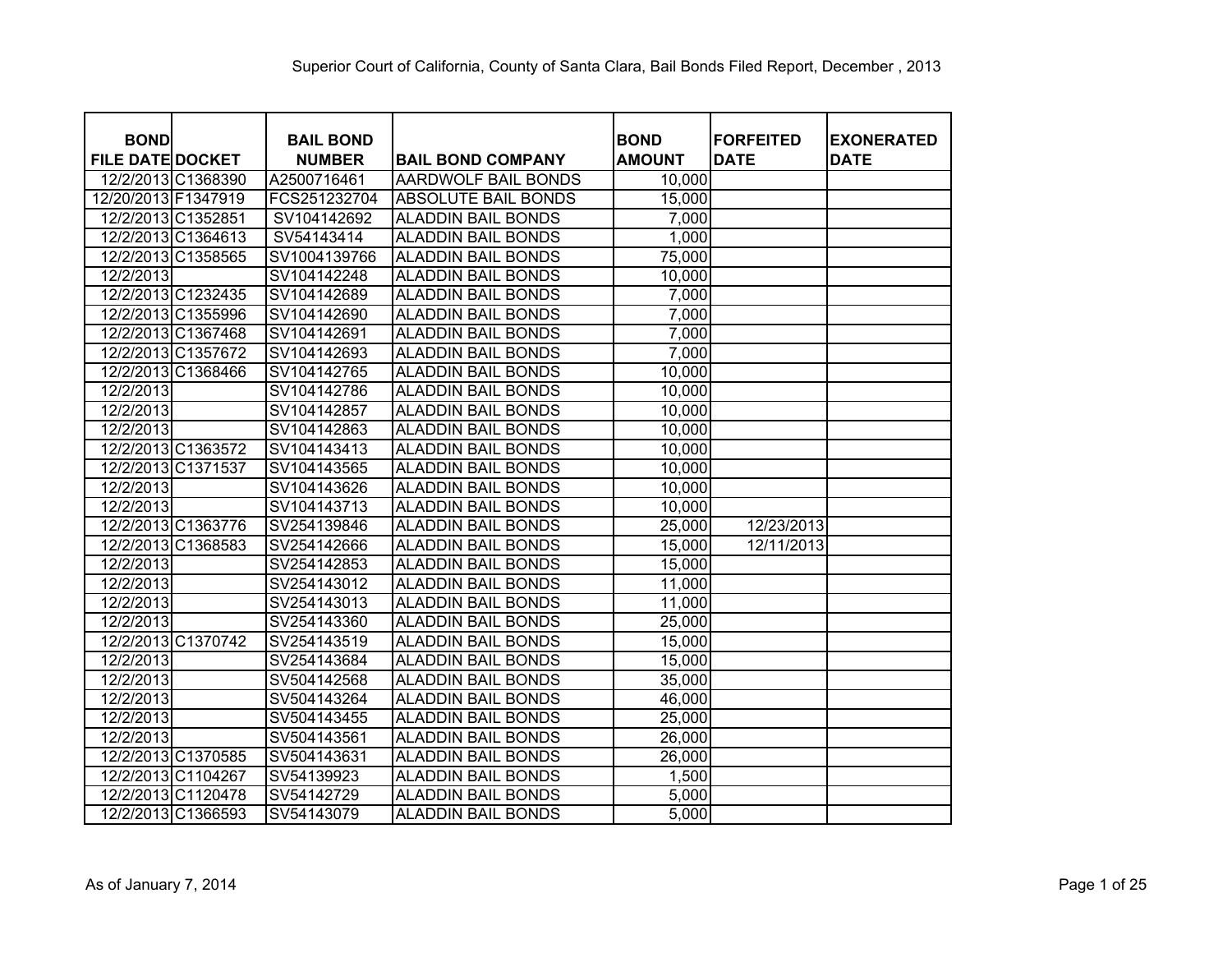| <b>BOND</b>             | <b>BAIL BOND</b> |                           | <b>BOND</b>   | <b>FORFEITED</b> | <b>EXONERATED</b> |
|-------------------------|------------------|---------------------------|---------------|------------------|-------------------|
| <b>FILE DATE DOCKET</b> | <b>NUMBER</b>    | <b>BAIL BOND COMPANY</b>  | <b>AMOUNT</b> | <b>DATE</b>      | <b>DATE</b>       |
| 12/2/2013 C1238845      | SV54143560       | <b>ALADDIN BAIL BONDS</b> | 2,500         |                  |                   |
| 12/3/2013 C1199453      | SV104141733      | <b>ALADDIN BAIL BONDS</b> | 10,000        |                  | 12/13/2013        |
| 12/3/2013 C1112786      | SV104142368      | <b>ALADDIN BAIL BONDS</b> | 10,000        |                  |                   |
| 12/3/2013 F1347199      | SV104142643      | <b>ALADDIN BAIL BONDS</b> | 7,500         |                  |                   |
| 12/3/2013 F1349314      | SV104143550      | <b>ALADDIN BAIL BONDS</b> | 10,000        |                  |                   |
| 12/3/2013 C1371616      | SV104143860      | <b>ALADDIN BAIL BONDS</b> | 10,000        |                  |                   |
| 12/3/2013               | SV254143075      | <b>ALADDIN BAIL BONDS</b> | 11,000        |                  |                   |
| 12/3/2013 C1237445      | SV254143723      | <b>ALADDIN BAIL BONDS</b> | 4,000         |                  |                   |
| 12/3/2013 C1240186      | SV254144060      | <b>ALADDIN BAIL BONDS</b> | 15,000        |                  |                   |
| 12/3/2013 F1349380      | SV254144159      | <b>ALADDIN BAIL BONDS</b> | 11,000        | 12/16/2013       | 12/27/2013        |
| 12/3/2013 C1371649      | SV504143164      | <b>ALADDIN BAIL BONDS</b> | 26,000        | 12/27/2013       |                   |
| 12/3/2013 C1370250      | SV504144143      | <b>ALADDIN BAIL BONDS</b> | 26,000        |                  |                   |
| 12/3/2013 F1349170      | SV54142951       | <b>ALADDIN BAIL BONDS</b> | 5,000         | 12/18/2013       |                   |
| 12/3/2013               | SV54143063       | <b>ALADDIN BAIL BONDS</b> | 5,000         |                  |                   |
| 12/3/2013 C1363012      | SV54143873       | <b>ALADDIN BAIL BONDS</b> | 5,000         |                  |                   |
| 12/3/2013 C1350996      | SV54144061       | <b>ALADDIN BAIL BONDS</b> | 5,000         |                  |                   |
| 12/4/2013 B1369851      | SV1004143094     | <b>ALADDIN BAIL BONDS</b> | 75,000        | 12/10/2013       |                   |
| 12/4/2013 B1370225      | SV104142869      | <b>ALADDIN BAIL BONDS</b> | 10,000        |                  |                   |
| 12/4/2013 B1470334      | SV104143510      | <b>ALADDIN BAIL BONDS</b> | 10,000        |                  |                   |
| 12/4/2013 B1369464      | SV104244161      | <b>ALADDIN BAIL BONDS</b> | 10,000        |                  |                   |
| 12/4/2013 B1369943      | SV1504142870     | <b>ALADDIN BAIL BONDS</b> | 25,000        |                  |                   |
| 12/4/2013 B1370151      | SV254142894      | <b>ALADDIN BAIL BONDS</b> | 11,000        |                  |                   |
| 12/4/2013 B1369982      | SV254143530      | <b>ALADDIN BAIL BONDS</b> | 11,000        |                  |                   |
| 12/4/2013               | SV254144227      | <b>ALADDIN BAIL BONDS</b> | 17,000        |                  |                   |
| 12/4/2013 C1371115      | SV254144376      | <b>ALADDIN BAIL BONDS</b> | 20,000        |                  |                   |
| 12/4/2013 B1369448      | SV504143644      | <b>ALADDIN BAIL BONDS</b> | 30,000        |                  |                   |
| 12/4/2013 C1368541      | SV504144282      | <b>ALADDIN BAIL BONDS</b> | 50,000        |                  |                   |
| 12/4/2013 B1369072      | SV54144086       | <b>ALADDIN BAIL BONDS</b> | 5,000         |                  |                   |
| 12/5/2013 C1353144      | SV104142688      | <b>ALADDIN BAIL BONDS</b> | 10,000        |                  | 12/27/2013        |
| 12/5/2013 C1356889      | SV104143346      | <b>ALADDIN BAIL BONDS</b> | 10,000        |                  |                   |
| 12/5/2013 F1348379      | SV104144286      | <b>ALADDIN BAIL BONDS</b> | 10,000        |                  | 12/6/2013         |
| 12/5/2013 C1366596      | SV254142143      | <b>ALADDIN BAIL BONDS</b> | 25,000        |                  |                   |
| 12/5/2013 C1366765      | SV254144537      | <b>ALADDIN BAIL BONDS</b> | 25,000        |                  |                   |
| 12/5/2013 C1355476      | SV504143638      | <b>ALADDIN BAIL BONDS</b> | 30,000        |                  |                   |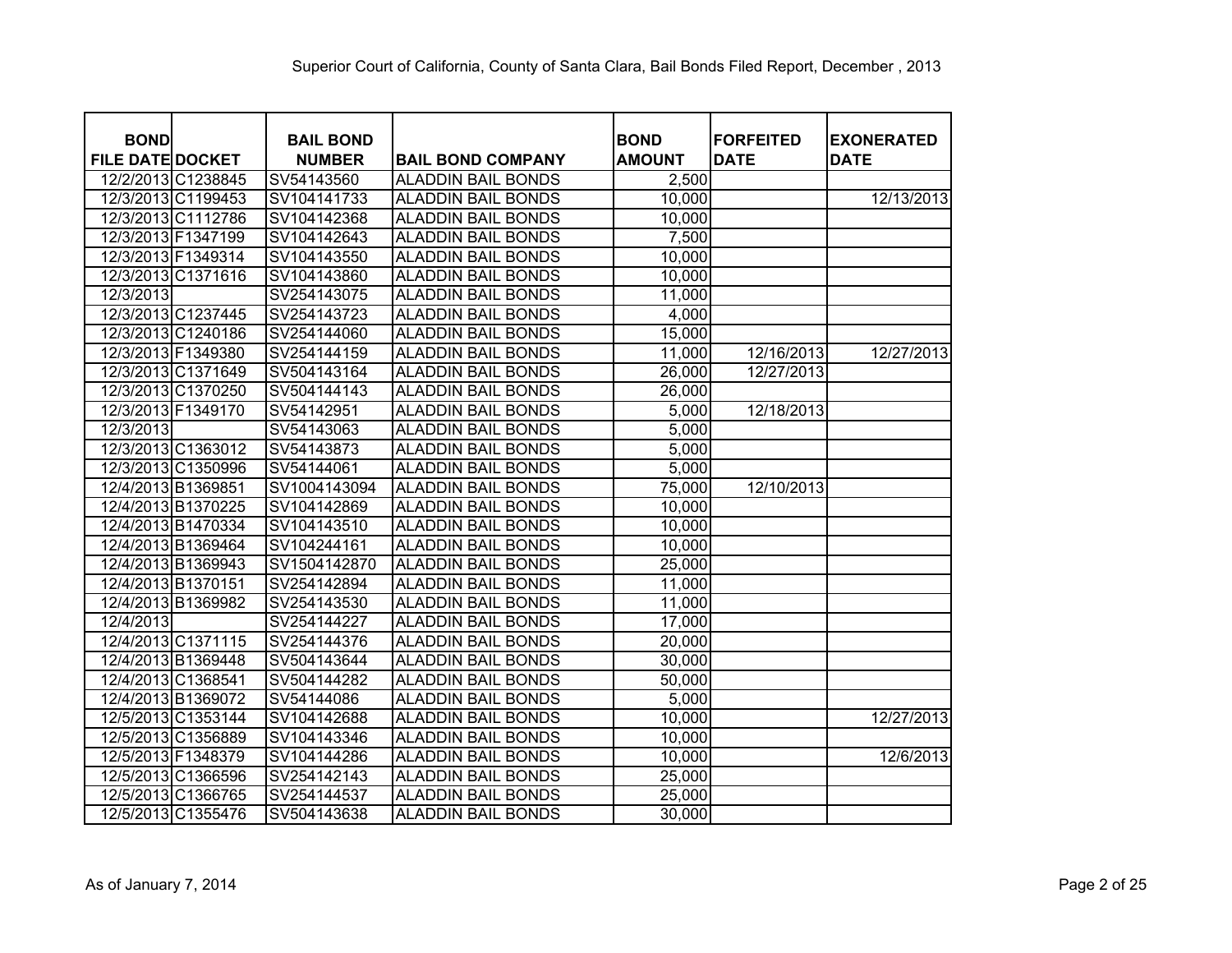| <b>BOND</b><br><b>FILE DATE DOCKET</b> |                    | <b>BAIL BOND</b><br><b>NUMBER</b> | <b>BAIL BOND COMPANY</b>  | <b>BOND</b><br><b>AMOUNT</b> | <b>FORFEITED</b><br><b>DATE</b> | <b>EXONERATED</b><br><b>DATE</b> |
|----------------------------------------|--------------------|-----------------------------------|---------------------------|------------------------------|---------------------------------|----------------------------------|
|                                        | 12/5/2013 C1371073 | SV504144512                       | <b>ALADDIN BAIL BONDS</b> | 20,000                       | 12/18/2013                      |                                  |
| 12/5/2013 C1363656                     |                    | SV54144425                        | <b>ALADDIN BAIL BONDS</b> | 5,000                        |                                 |                                  |
| 12/6/2013 C1364452                     |                    | SV104144424                       | <b>ALADDIN BAIL BONDS</b> | 10,000                       |                                 |                                  |
| 12/6/2013                              |                    | SV104144597                       | <b>ALADDIN BAIL BONDS</b> | 10,000                       |                                 |                                  |
|                                        | 12/6/2013 C1369298 | SV104144710                       | <b>ALADDIN BAIL BONDS</b> | 6,000                        |                                 |                                  |
| 12/6/2013 C1372046                     |                    | SV104144743                       | <b>ALADDIN BAIL BONDS</b> | 10,000                       |                                 |                                  |
| 12/6/2013                              |                    | SV254144758                       | <b>ALADDIN BAIL BONDS</b> | 23,000                       |                                 |                                  |
|                                        | 12/6/2013 C1369620 | SV504144699                       | <b>ALADDIN BAIL BONDS</b> | 50,000                       |                                 |                                  |
|                                        | 12/6/2013 C1370572 | SV504144733                       | <b>ALADDIN BAIL BONDS</b> | 30,000                       | 12/23/2013                      |                                  |
| 12/9/2013 B1369774                     |                    | FCS251227873                      | <b>ALADDIN BAIL BONDS</b> | 20,000                       |                                 |                                  |
|                                        | 12/9/2013 C1351288 | SV104145346                       | <b>ALADDIN BAIL BONDS</b> | 10,000                       |                                 |                                  |
| 12/9/2013                              |                    | SV254145152                       | <b>ALADDIN BAIL BONDS</b> | 10,000                       |                                 |                                  |
| 12/9/2013 C1371147                     |                    | SV254145154                       | <b>ALADDIN BAIL BONDS</b> | 17,000                       |                                 | 12/20/2013                       |
| 12/9/2013 C1360687                     |                    | SV504144872                       | <b>ALADDIN BAIL BONDS</b> | 40,000                       |                                 |                                  |
| 12/9/2013 C1368711                     |                    | SV504145062                       | <b>ALADDIN BAIL BONDS</b> | 10,000                       |                                 |                                  |
|                                        | 12/9/2013 C1065569 | SV504145063                       | <b>ALADDIN BAIL BONDS</b> | 20,000                       |                                 |                                  |
|                                        | 12/9/2013 C1359865 | SV504145083                       | <b>ALADDIN BAIL BONDS</b> | 50,000                       |                                 |                                  |
|                                        | 12/9/2013 C1370642 | SV504145085                       | <b>ALADDIN BAIL BONDS</b> | 50,000                       |                                 |                                  |
| 12/9/2013 C1360197                     |                    | SV54144880                        | <b>ALADDIN BAIL BONDS</b> | 5,000                        |                                 |                                  |
|                                        | 12/9/2013 C1364934 | SV54144882                        | <b>ALADDIN BAIL BONDS</b> | 1,500                        |                                 |                                  |
|                                        | 12/9/2013 C1370580 | SV54144883                        | <b>ALADDIN BAIL BONDS</b> | 2,000                        |                                 |                                  |
|                                        | 12/9/2013 C1246485 | SV54144885                        | <b>ALADDIN BAIL BONDS</b> | 500                          |                                 |                                  |
| 12/9/2013 C1366194                     |                    | SV54144887                        | <b>ALADDIN BAIL BONDS</b> | 1,500                        |                                 |                                  |
| 12/9/2013 C1366367                     |                    | SV54144891                        | <b>ALADDIN BAIL BONDS</b> | 1,500                        |                                 |                                  |
| 12/10/2013 B1368229                    |                    | SV1004145021                      | <b>ALADDIN BAIL BONDS</b> | 75,000                       |                                 |                                  |
| 12/10/2013                             |                    | SV104145009                       | <b>ALADDIN BAIL BONDS</b> | 10,000                       |                                 |                                  |
| 12/10/2013                             |                    | SV104145324                       | <b>ALADDIN BAIL BONDS</b> | 10,000                       |                                 |                                  |
| 12/10/2013                             |                    | SV104145395                       | <b>ALADDIN BAIL BONDS</b> | 10,000                       |                                 |                                  |
| 12/10/2013                             |                    | SV104145441                       | <b>ALADDIN BAIL BONDS</b> | 10,000                       |                                 |                                  |
| 12/10/2013                             |                    | SV254145149                       | <b>ALADDIN BAIL BONDS</b> | 10,000                       |                                 |                                  |
| 12/10/2013                             |                    | SV254145151                       | <b>ALADDIN BAIL BONDS</b> | 10,000                       |                                 |                                  |
| 12/10/2013 B1370022                    |                    | SV254145288                       | <b>ALADDIN BAIL BONDS</b> | 11,000                       | 12/19/2013                      | 12/30/2013                       |
| 12/10/2013 B1368459                    |                    | SV254145438                       | <b>ALADDIN BAIL BONDS</b> | 25,000                       |                                 |                                  |
| 12/10/2013 C1371205                    |                    | SV254145705                       | <b>ALADDIN BAIL BONDS</b> | 11,000                       |                                 |                                  |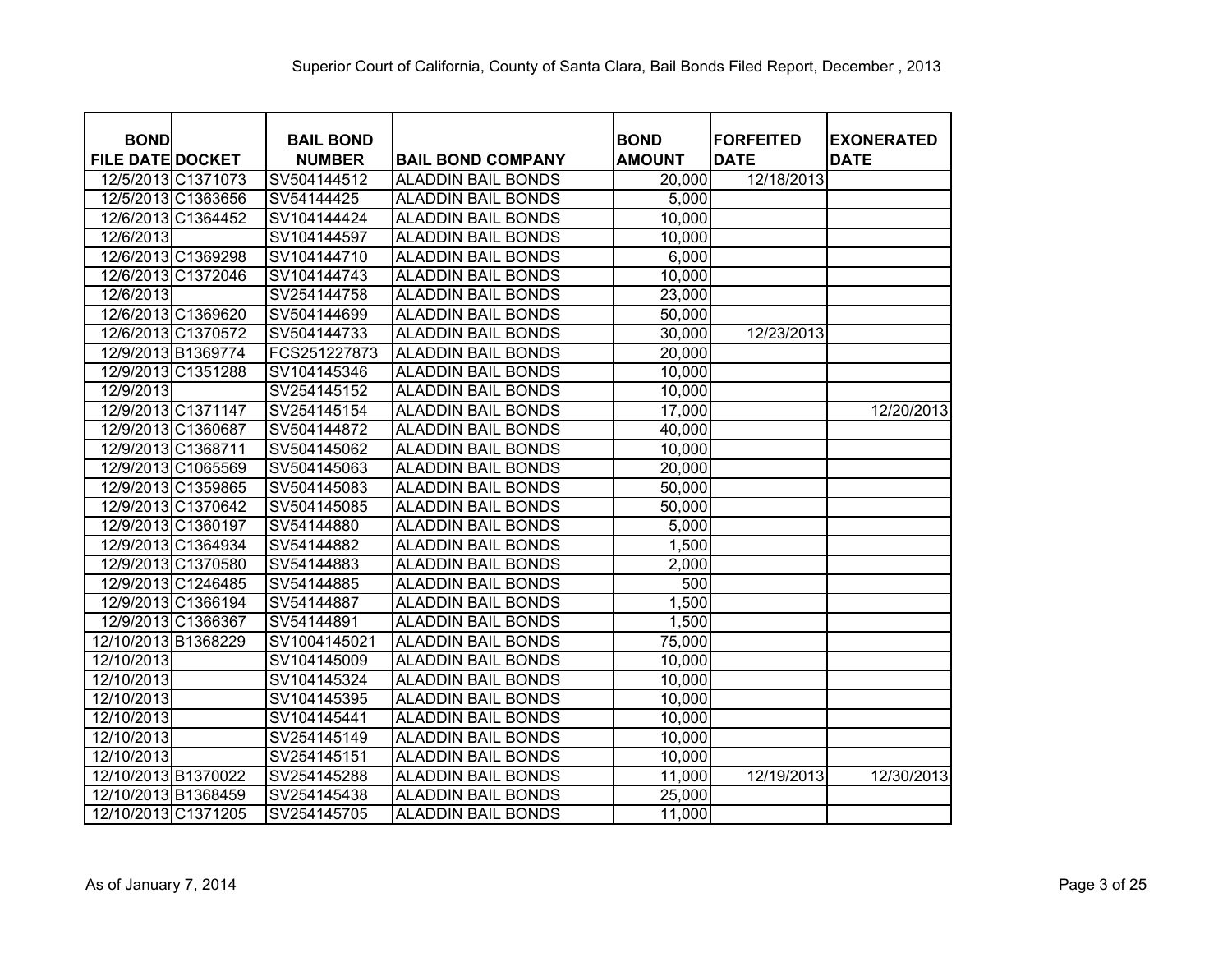| <b>BOND</b><br><b>FILE DATE DOCKET</b> | <b>BAIL BOND</b><br><b>NUMBER</b> | <b>BAIL BOND COMPANY</b>  | <b>BOND</b><br><b>AMOUNT</b> | <b>FORFEITED</b><br><b>DATE</b> | <b>EXONERATED</b><br><b>DATE</b> |
|----------------------------------------|-----------------------------------|---------------------------|------------------------------|---------------------------------|----------------------------------|
| 12/10/2013                             | SV254145810                       | <b>ALADDIN BAIL BONDS</b> | 20,000                       |                                 |                                  |
| 12/10/2013 B1364107                    | SV504145022                       | <b>ALADDIN BAIL BONDS</b> | 30,000                       |                                 |                                  |
| 12/10/2013                             | SV504145176                       | <b>ALADDIN BAIL BONDS</b> | 25,000                       |                                 | 1/6/2014                         |
| 12/10/2013                             | SV504145679                       | <b>ALADDIN BAIL BONDS</b> | 40,000                       |                                 |                                  |
| 12/10/2013 F1347234                    | SV54144831                        | <b>ALADDIN BAIL BONDS</b> | 3,000                        |                                 |                                  |
| 12/10/2013 B1369405                    | SV54145023                        | <b>ALADDIN BAIL BONDS</b> | 5,000                        |                                 |                                  |
| 12/10/2013 B1368967                    | SV54145405                        | <b>ALADDIN BAIL BONDS</b> | 5,000                        |                                 |                                  |
| 12/10/2013 B1368388                    | SV54145515                        | <b>ALADDIN BAIL BONDS</b> | 5,000                        |                                 |                                  |
| 12/11/2013 F1349186                    | SV1004145064                      | <b>ALADDIN BAIL BONDS</b> | 75,000                       |                                 |                                  |
| 12/11/2013 F1349233                    | SV1004145306                      | <b>ALADDIN BAIL BONDS</b> | 75,000                       |                                 |                                  |
| 12/11/2013 C1364138                    | SV104145640                       | <b>ALADDIN BAIL BONDS</b> | 10,000                       |                                 |                                  |
| 12/11/2013 F1349185                    | SV104145870                       | <b>ALADDIN BAIL BONDS</b> | 7,500                        |                                 | 12/18/2013                       |
| 12/11/2013 F1349257                    | SV254145157                       | <b>ALADDIN BAIL BONDS</b> | 10,000                       |                                 | 12/11/2013                       |
| 12/11/2013 F1349169                    | SV254145325                       | <b>ALADDIN BAIL BONDS</b> | 20,000                       |                                 |                                  |
| 12/11/2013 C1472398                    | SV254145866                       | <b>ALADDIN BAIL BONDS</b> | 11,000                       |                                 |                                  |
| 12/11/2013 C1366533                    | SV504145639                       | <b>ALADDIN BAIL BONDS</b> | 50,000                       |                                 |                                  |
| 12/11/2013 C1367882                    | SV504146030                       | <b>ALADDIN BAIL BONDS</b> | 25,000                       |                                 |                                  |
| 12/11/2013                             | SV504146047                       | <b>ALADDIN BAIL BONDS</b> | 25,000                       |                                 |                                  |
| 12/11/2013 F1347583                    | SV54144832                        | <b>ALADDIN BAIL BONDS</b> | 5,000                        |                                 |                                  |
| 12/11/2013 C1370564                    | SV54145947                        | <b>ALADDIN BAIL BONDS</b> | 1,000                        | 12/23/2013                      |                                  |
| 12/12/2013 C1245527                    | SV1004146169                      | <b>ALADDIN BAIL BONDS</b> | 25,000                       |                                 |                                  |
| 12/12/2013                             | SV104146062                       | <b>ALADDIN BAIL BONDS</b> | 10,000                       |                                 |                                  |
| 12/12/2013 C1472254                    | SV254146149                       | <b>ALADDIN BAIL BONDS</b> | 16,000                       |                                 |                                  |
| 12/12/2013 C1245527                    | SV254146174                       | <b>ALADDIN BAIL BONDS</b> | 25,000                       |                                 |                                  |
| 12/12/2013 C1361536                    | SV254146233                       | <b>ALADDIN BAIL BONDS</b> | 25,000                       |                                 |                                  |
| 12/12/2013 C1370707                    | SV254146283                       | <b>ALADDIN BAIL BONDS</b> | 11,000                       |                                 |                                  |
| 12/12/2013 C1087116                    | SV504145603                       | <b>ALADDIN BAIL BONDS</b> | 20,000                       |                                 |                                  |
| 12/12/2013 C1358344                    | SV504145944                       | <b>ALADDIN BAIL BONDS</b> | 40,000                       | 12/24/2013                      |                                  |
| 12/12/2013 C1366541                    | SV504146284                       | <b>ALADDIN BAIL BONDS</b> | 50,000                       |                                 |                                  |
| 12/12/2013 C1370657                    | SV504146291                       | <b>ALADDIN BAIL BONDS</b> | 50,000                       |                                 |                                  |
| 12/12/2013 C1368864                    | SV54145945                        | <b>ALADDIN BAIL BONDS</b> | 1,500                        |                                 |                                  |
| 12/12/2013 C1371113                    | SV54146211                        | <b>ALADDIN BAIL BONDS</b> | 5,000                        |                                 |                                  |
| 12/13/2013 F1242832                    | SV104146156                       | <b>ALADDIN BAIL BONDS</b> | 6,000                        |                                 | 12/24/2013                       |
| 12/13/2013 F1349334                    | SV104146157                       | <b>ALADDIN BAIL BONDS</b> | 10,000                       |                                 | 12/24/2013                       |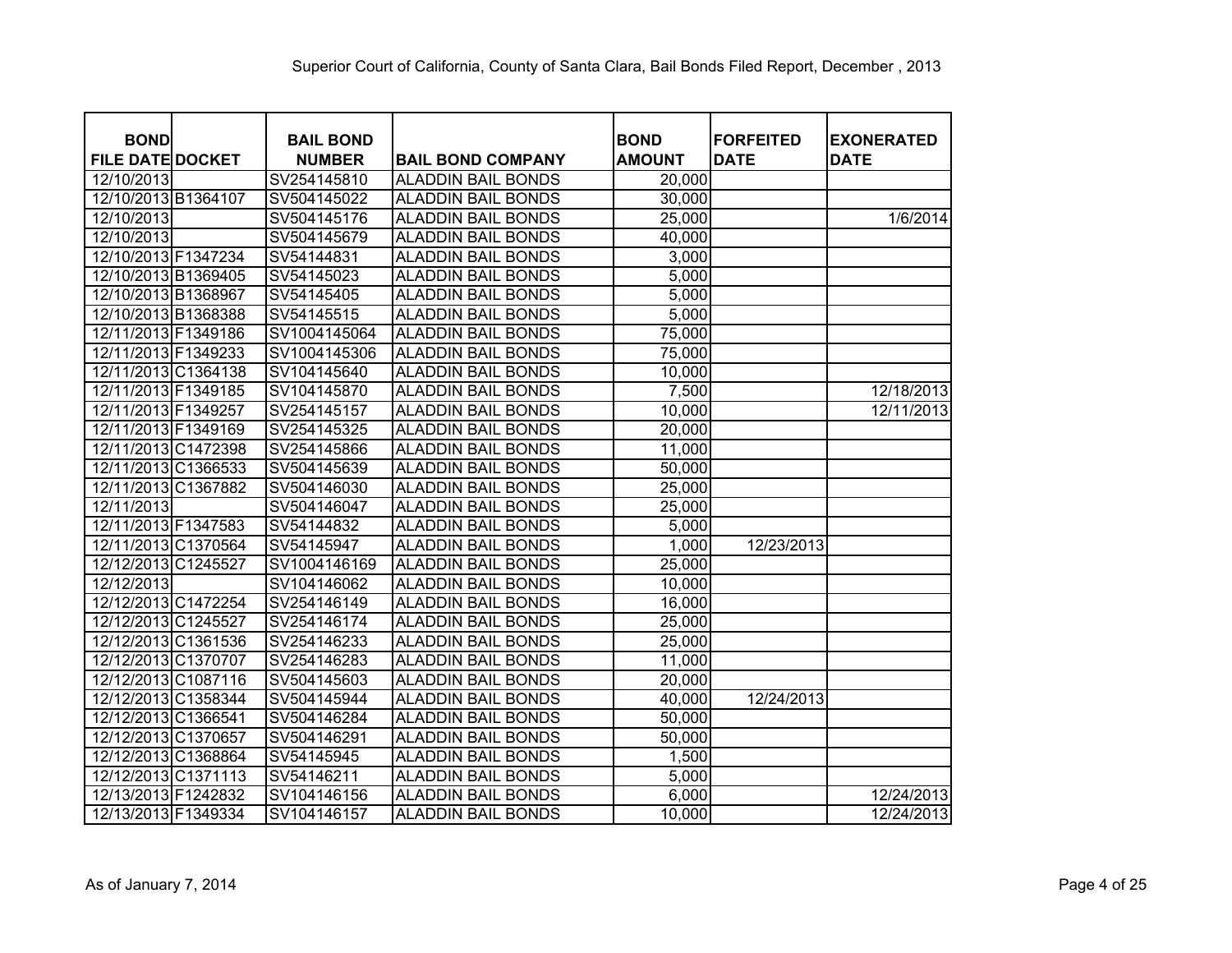| <b>BOND</b><br><b>FILE DATE DOCKET</b> | <b>BAIL BOND</b><br><b>NUMBER</b> | <b>BAIL BOND COMPANY</b>  | <b>BOND</b><br><b>AMOUNT</b> | <b>FORFEITED</b><br><b>DATE</b> | <b>EXONERATED</b><br>DATE |
|----------------------------------------|-----------------------------------|---------------------------|------------------------------|---------------------------------|---------------------------|
| 12/13/2013 C1235647                    | SV104146337                       | <b>ALADDIN BAIL BONDS</b> | 1,000                        |                                 |                           |
| 12/13/2013 C1116557                    | SV254146392                       | <b>ALADDIN BAIL BONDS</b> | 20,000                       |                                 |                           |
| 12/13/2013 C1369893                    | SV254146578                       | <b>ALADDIN BAIL BONDS</b> | 20,000                       |                                 |                           |
| 12/13/2013 C1365223                    | SV254146579                       | <b>ALADDIN BAIL BONDS</b> | 25,000                       |                                 |                           |
| 12/13/2013 C1228934                    | SV54146378                        | <b>ALADDIN BAIL BONDS</b> | 2,000                        |                                 |                           |
| 12/13/2013 C1237248                    | SV54146379                        | <b>ALADDIN BAIL BONDS</b> | 2,000                        |                                 |                           |
| 12/13/2013 C1235675                    | SV54146380                        | <b>ALADDIN BAIL BONDS</b> | 1,000                        |                                 |                           |
| 12/13/2013                             | SV54146515                        | <b>ALADDIN BAIL BONDS</b> | 5,000                        |                                 |                           |
| 12/16/2013 C1240584                    | SV104147390                       | <b>ALADDIN BAIL BONDS</b> | 1,500                        |                                 |                           |
| 12/16/2013 C1370982                    | SV2504147136                      | <b>ALADDIN BAIL BONDS</b> | 50,000                       |                                 | 12/24/2013                |
| 12/16/2013                             | SV254105831                       | <b>ALADDIN BAIL BONDS</b> | 25,000                       |                                 |                           |
| 12/16/2013                             | SV254147094                       | <b>ALADDIN BAIL BONDS</b> | 16,000                       |                                 |                           |
| 12/16/2013 C1371681                    | SV254147264                       | <b>ALADDIN BAIL BONDS</b> | 11,000                       |                                 |                           |
| 12/16/2013 C1369095                    | SV504146471                       | <b>ALADDIN BAIL BONDS</b> | 50,000                       |                                 |                           |
| 12/16/2013                             | SV504146823                       | <b>ALADDIN BAIL BONDS</b> | 25,000                       |                                 |                           |
| 12/16/2013                             | SV504146959                       | <b>ALADDIN BAIL BONDS</b> | 40,000                       |                                 |                           |
| 12/16/2013                             | SV504147389                       | <b>ALADDIN BAIL BONDS</b> | 15,000                       |                                 |                           |
| 12/16/2013                             | SV504147432                       | <b>ALADDIN BAIL BONDS</b> | 15,000                       |                                 |                           |
| 12/16/2013 C1119606                    | SV54146666                        | <b>ALADDIN BAIL BONDS</b> | 5,000                        |                                 |                           |
| 12/16/2013 CC783847                    | SV54146983                        | <b>ALADDIN BAIL BONDS</b> | 5,000                        |                                 |                           |
| 12/17/2013 C1369300                    | SV104144255                       | <b>ALADDIN BAIL BONDS</b> | 10,000                       |                                 |                           |
| 12/17/2013 F1348634                    | SV104146414                       | <b>ALADDIN BAIL BONDS</b> | 10,000                       |                                 |                           |
| 12/17/2013 F1348576                    | SV104146415                       | <b>ALADDIN BAIL BONDS</b> | 10,000                       |                                 |                           |
| 12/17/2013                             | SV104147487                       | <b>ALADDIN BAIL BONDS</b> | 10,000                       |                                 |                           |
| 12/17/2013                             | SV104147494                       | <b>ALADDIN BAIL BONDS</b> | 10,000                       |                                 |                           |
| 12/17/2013                             | SV254147535                       | <b>ALADDIN BAIL BONDS</b> | 25,000                       |                                 |                           |
| 12/17/2013                             | SV254147609                       | <b>ALADDIN BAIL BONDS</b> | 15,000                       |                                 |                           |
| 12/17/2013 C1370977                    | SV254147612                       | <b>ALADDIN BAIL BONDS</b> | 25,000                       |                                 |                           |
| 12/17/2013 C1369307                    | SV504147424                       | <b>ALADDIN BAIL BONDS</b> | 25,000                       |                                 |                           |
| 12/17/2013 C1370911                    | SV504147633                       | <b>ALADDIN BAIL BONDS</b> | 17,000                       |                                 |                           |
| 12/17/2013 C1355235                    | SV54146060                        | <b>ALADDIN BAIL BONDS</b> | 5,000                        |                                 |                           |
| 12/18/2013                             | SV104147827                       | <b>ALADDIN BAIL BONDS</b> | 10,000                       |                                 |                           |
| 12/18/2013                             | SV104147897                       | <b>ALADDIN BAIL BONDS</b> | 10,000                       |                                 |                           |
| 12/18/2013 C1365998                    | SV254146043                       | <b>ALADDIN BAIL BONDS</b> | 25,000                       |                                 |                           |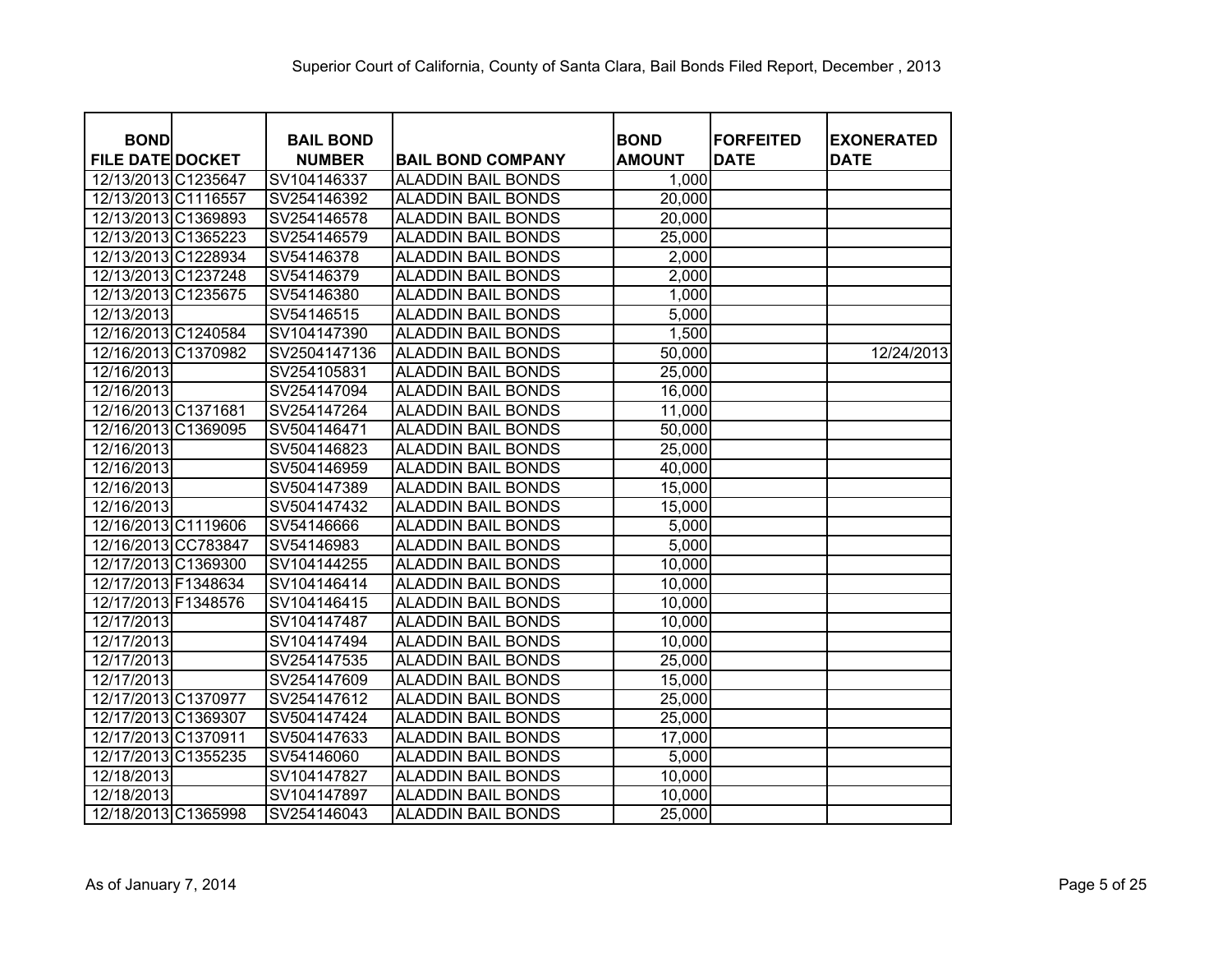| <b>BOND</b><br><b>FILE DATE DOCKET</b> | <b>BAIL BOND</b><br><b>NUMBER</b> | <b>BAIL BOND COMPANY</b>  | <b>BOND</b><br><b>AMOUNT</b> | <b>FORFEITED</b><br><b>DATE</b> | <b>EXONERATED</b><br><b>DATE</b> |
|----------------------------------------|-----------------------------------|---------------------------|------------------------------|---------------------------------|----------------------------------|
| 12/18/2013 F1349462                    | SV504146960                       | <b>ALADDIN BAIL BONDS</b> | 16,000                       |                                 |                                  |
| 12/18/2013                             | SV504146966                       | <b>ALADDIN BAIL BONDS</b> | 25,000                       |                                 |                                  |
| 12/18/2013                             | SV504147010                       | <b>ALADDIN BAIL BONDS</b> | 31,000                       |                                 |                                  |
| 12/18/2013                             | SV504147250                       | <b>ALADDIN BAIL BONDS</b> | 26,000                       |                                 |                                  |
| 12/18/2013 C1371849                    | SV504147703                       | <b>ALADDIN BAIL BONDS</b> | 15,000                       |                                 |                                  |
| 12/18/2013 C1370986                    | SV504147781                       | <b>ALADDIN BAIL BONDS</b> | 50,000                       |                                 |                                  |
| 12/18/2013 C1242363                    | SV504147841                       | ALADDIN BAIL BONDS        | 50,000                       |                                 |                                  |
| 12/18/2013                             | SV504177685                       | ALADDIN BAIL BONDS        | 15,000                       |                                 |                                  |
| 12/18/2013 F1349403                    | SV54147624                        | ALADDIN BAIL BONDS        | 1,000                        |                                 |                                  |
| 12/19/2013 B1370202                    | SV104146667                       | <b>ALADDIN BAIL BONDS</b> | 10,000                       |                                 | 12/26/2013                       |
| 12/19/2013 B1369628                    | SV104147043                       | <b>ALADDIN BAIL BONDS</b> | 10,000                       |                                 |                                  |
| 12/19/2013 B1370148                    | SV104147669                       | ALADDIN BAIL BONDS        | 10,000                       | 12/30/2013                      |                                  |
| 12/19/2013                             | SV104147929                       | ALADDIN BAIL BONDS        | 10,000                       |                                 |                                  |
| 12/19/2013 B1370205                    | SV254147405                       | ALADDIN BAIL BONDS        | 15,000                       |                                 |                                  |
| 12/19/2013 F1349377                    | SV504147161                       | ALADDIN BAIL BONDS        | 50,000                       |                                 | 12/26/2013                       |
| 12/19/2013 B1370098                    | SV504147772                       | <b>ALADDIN BAIL BONDS</b> | 26,000                       |                                 |                                  |
| 12/19/2013 C1371154                    | SV504148009                       | ALADDIN BAIL BONDS        | 35,000                       |                                 |                                  |
| 12/20/2013 C1370258                    | SV1004148269                      | <b>ALADDIN BAIL BONDS</b> | 100,000                      |                                 |                                  |
| 12/20/2013 B1369632                    | SV104147172                       | <b>ALADDIN BAIL BONDS</b> | 10,000                       |                                 |                                  |
| 12/20/2013                             | SV104148207                       | <b>ALADDIN BAIL BONDS</b> | 5,000                        |                                 |                                  |
| 12/20/2013                             | SV104148406                       | ALADDIN BAIL BONDS        | 10,000                       |                                 |                                  |
| 12/20/2013 C1072003                    | SV254145794                       | <b>ALADDIN BAIL BONDS</b> | 20,000                       |                                 |                                  |
| 12/20/2013                             | SV254147496                       | <b>ALADDIN BAIL BONDS</b> | 15,000                       |                                 |                                  |
| 12/20/2013 F1349187                    | SV254148203                       | <b>ALADDIN BAIL BONDS</b> | 25,000                       |                                 |                                  |
| 12/20/2013                             | SV254148368                       | <b>ALADDIN BAIL BONDS</b> | 11,000                       |                                 |                                  |
| 12/20/2013                             | SV254148404                       | <b>ALADDIN BAIL BONDS</b> | 15,000                       |                                 |                                  |
| 12/23/2013                             | SV1004149060                      | <b>ALADDIN BAIL BONDS</b> | 100,000                      |                                 |                                  |
| 12/23/2013                             | SV104148453                       | <b>ALADDIN BAIL BONDS</b> | 10,000                       |                                 |                                  |
| 12/23/2013                             | SV104148693                       | <b>ALADDIN BAIL BONDS</b> | 10,000                       |                                 |                                  |
| 12/23/2013                             | SV104148697                       | <b>ALADDIN BAIL BONDS</b> | 10,000                       |                                 |                                  |
| 12/23/2013                             | SV104148837                       | <b>ALADDIN BAIL BONDS</b> | 10,000                       |                                 |                                  |
| 12/23/2013                             | SV104148988                       | <b>ALADDIN BAIL BONDS</b> | 10,000                       |                                 |                                  |
| 12/23/2013                             | SV104149158                       | <b>ALADDIN BAIL BONDS</b> | 10,000                       |                                 |                                  |
| 12/23/2013                             | SV104149180                       | <b>ALADDIN BAIL BONDS</b> | 10,000                       |                                 |                                  |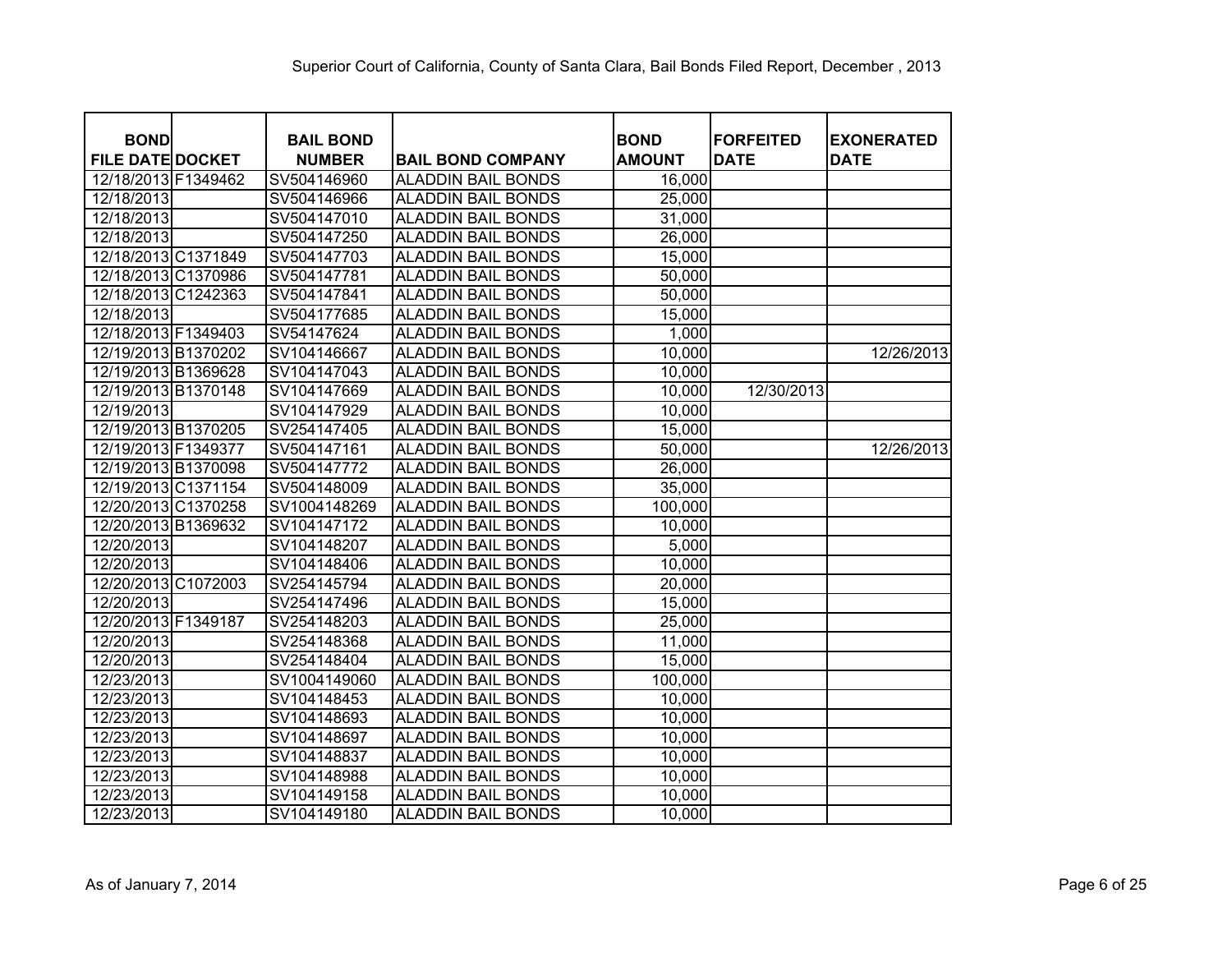| <b>BOND</b>             | <b>BAIL BOND</b> |                           | <b>BOND</b>   | <b>FORFEITED</b> | <b>EXONERATED</b> |
|-------------------------|------------------|---------------------------|---------------|------------------|-------------------|
| <b>FILE DATE DOCKET</b> | <b>NUMBER</b>    | <b>BAIL BOND COMPANY</b>  | <b>AMOUNT</b> | <b>DATE</b>      | <b>DATE</b>       |
| 12/23/2013 C1245454     | SV104149204      | <b>ALADDIN BAIL BONDS</b> | 10,000        |                  |                   |
| 12/23/2013 C1368697     | SV254148506      | <b>ALADDIN BAIL BONDS</b> | 11,000        |                  |                   |
| 12/23/2013 C1365808     | SV254148528      | <b>ALADDIN BAIL BONDS</b> | 22,000        |                  |                   |
| 12/23/2013 C1368162     | SV254148738      | <b>ALADDIN BAIL BONDS</b> | 15,000        |                  |                   |
| 12/23/2013              | SV254148810      | <b>ALADDIN BAIL BONDS</b> | 16,000        |                  |                   |
| 12/23/2013 C1371955     | SV254149168      | <b>ALADDIN BAIL BONDS</b> | 11,000        |                  |                   |
| 12/23/2013 C1370690     | SV504148496      | <b>ALADDIN BAIL BONDS</b> | 30,000        |                  |                   |
| 12/23/2013 C1090575     | SV504148700      | <b>ALADDIN BAIL BONDS</b> | 30,000        |                  |                   |
| 12/23/2013              | SV504149073      | <b>ALADDIN BAIL BONDS</b> | 20,000        |                  |                   |
| 12/23/2013              | SV504149132      | <b>ALADDIN BAIL BONDS</b> | 16,000        |                  |                   |
| 12/23/2013 C1369634     | SV54148554       | <b>ALADDIN BAIL BONDS</b> | 1,000         |                  |                   |
| 12/23/2013 C1076340     | SV54148565       | <b>ALADDIN BAIL BONDS</b> | 5,000         |                  |                   |
| 12/24/2013 F1349431     | SV104148593      | <b>ALADDIN BAIL BONDS</b> | 5,000         |                  |                   |
| 12/24/2013              | SV104148909      | <b>ALADDIN BAIL BONDS</b> | 10,000        |                  |                   |
| 12/24/2013 C1371584     | SV104149500      | <b>ALADDIN BAIL BONDS</b> | 10,000        |                  |                   |
| 12/24/2013 C1365267     | SV104149593      | <b>ALADDIN BAIL BONDS</b> | 7,000         |                  |                   |
| 12/24/2013 C1239074     | SV104149622      | <b>ALADDIN BAIL BONDS</b> | 6,000         |                  |                   |
| 12/24/2013 F1346298     | SV254148455      | <b>ALADDIN BAIL BONDS</b> | 20,000        |                  |                   |
| 12/24/2013              | SV254149406      | <b>ALADDIN BAIL BONDS</b> | 15,000        |                  |                   |
| 12/24/2013 C1369242     | SV254149548      | <b>ALADDIN BAIL BONDS</b> | 25,000        |                  |                   |
| 12/24/2013 C1357178     | SV254149617      | <b>ALADDIN BAIL BONDS</b> | 10,000        |                  |                   |
| 12/26/2013 C1365073     | SV104147019      | <b>ALADDIN BAIL BONDS</b> | 7,500         |                  |                   |
| 12/26/2013 B1369618     | SV104147850      | <b>ALADDIN BAIL BONDS</b> | 10,000        |                  |                   |
| 12/26/2013 C1369982     | SV104148615      | <b>ALADDIN BAIL BONDS</b> | 10,000        |                  |                   |
| 12/26/2013              | SV104149395      | <b>ALADDIN BAIL BONDS</b> | 10,000        |                  |                   |
| 12/26/2013 B1370116     | SV104149517      | <b>ALADDIN BAIL BONDS</b> | 10,000        |                  |                   |
| 12/26/2013              | SV104149753      | <b>ALADDIN BAIL BONDS</b> | 10,000        |                  |                   |
| 12/26/2013 C1372157     | SV104149990      | <b>ALADDIN BAIL BONDS</b> | 10,000        |                  |                   |
| 12/26/2013 B1369077     | SV254148553      | <b>ALADDIN BAIL BONDS</b> | 15,000        |                  |                   |
| 12/26/2013 B1370050     | SV254148583      | <b>ALADDIN BAIL BONDS</b> | 15,000        |                  |                   |
| 12/26/2013 B1370049     | SV254148608      | <b>ALADDIN BAIL BONDS</b> | 10,000        |                  |                   |
| 12/26/2013 B1470331     | SV254148721      | <b>ALADDIN BAIL BONDS</b> | 25,000        |                  |                   |
| 12/26/2013              | SV254148793      | <b>ALADDIN BAIL BONDS</b> | 11,000        |                  |                   |
| 12/26/2013 F1449512     | SV254149812      | <b>ALADDIN BAIL BONDS</b> | 16,000        |                  |                   |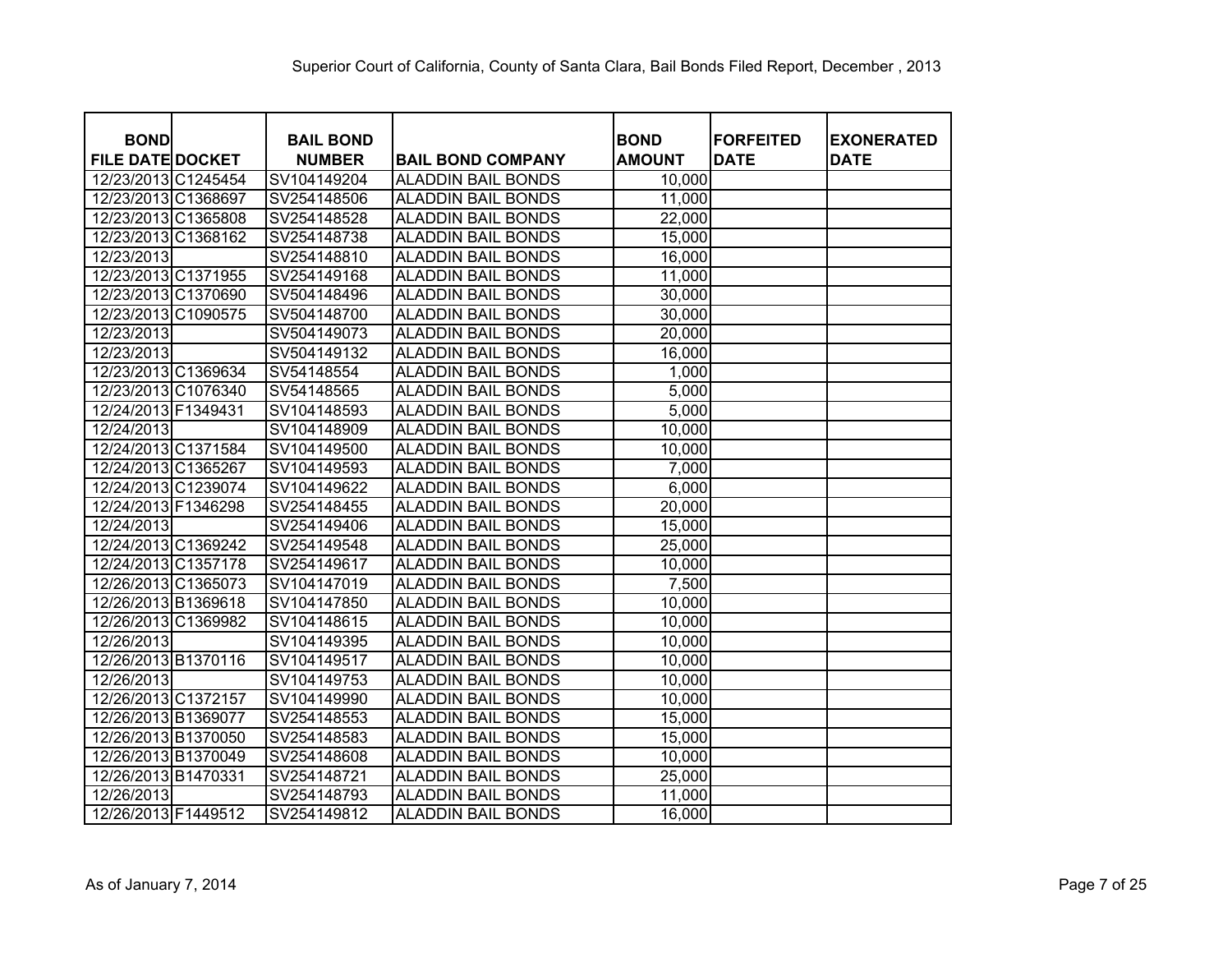| <b>BOND</b>             | <b>BAIL BOND</b> |                           | <b>BOND</b>   | <b>FORFEITED</b> | <b>EXONERATED</b> |
|-------------------------|------------------|---------------------------|---------------|------------------|-------------------|
| <b>FILE DATE DOCKET</b> | <b>NUMBER</b>    | <b>BAIL BOND COMPANY</b>  | <b>AMOUNT</b> | <b>DATE</b>      | <b>DATE</b>       |
| 12/26/2013              | SV254149880      | <b>ALADDIN BAIL BONDS</b> | 25,000        |                  |                   |
| 12/26/2013 C1364874     | SV504146786      | <b>ALADDIN BAIL BONDS</b> | 40,000        |                  |                   |
| 12/26/2013 C1364874     | SV504146793      | <b>ALADDIN BAIL BONDS</b> | 40,000        |                  |                   |
| 12/26/2013 B1370301     | SV504148460      | <b>ALADDIN BAIL BONDS</b> | 40,000        |                  |                   |
| 12/26/2013 C1225153     | SV504149090      | <b>ALADDIN BAIL BONDS</b> | 20,000        |                  |                   |
| 12/26/2013 F1349472     | SV504149561      | <b>ALADDIN BAIL BONDS</b> | 15,000        |                  |                   |
| 12/26/2013 C1371250     | SV504149727      | <b>ALADDIN BAIL BONDS</b> | 15,000        |                  |                   |
| 12/26/2013              | SV504149960      | <b>ALADDIN BAIL BONDS</b> | 35,000        |                  |                   |
| 12/26/2013              | SV504149961      | <b>ALADDIN BAIL BONDS</b> | 30,000        |                  |                   |
| 12/26/2013 C1351911     | SV54146612       | <b>ALADDIN BAIL BONDS</b> | 5,000         |                  |                   |
| 12/26/2013 C1370655     | SV54148092       | <b>ALADDIN BAIL BONDS</b> | 5,000         |                  |                   |
| 12/26/2013              | SV54149616       | <b>ALADDIN BAIL BONDS</b> | 5,000         |                  |                   |
| 12/26/2013              | SV54149870       | <b>ALADDIN BAIL BONDS</b> | 5,000         |                  |                   |
| 12/27/2013 C1371866     | SV1004150203     | <b>ALADDIN BAIL BONDS</b> | 60,000        |                  |                   |
| 12/27/2013 B1369585     | SV104150037      | <b>ALADDIN BAIL BONDS</b> | 10,000        |                  |                   |
| 12/27/2013 C1370935     | SV104150192      | <b>ALADDIN BAIL BONDS</b> | 5,000         |                  |                   |
| 12/27/2013 B1370052     | SV254149499      | <b>ALADDIN BAIL BONDS</b> | 20,000        |                  |                   |
| 12/27/2013              | SV254150124      | <b>ALADDIN BAIL BONDS</b> | 25,000        |                  |                   |
| 12/27/2013 C1235021     | SV504149953      | <b>ALADDIN BAIL BONDS</b> | 35,000        |                  |                   |
| 12/27/2013 C1371828     | SV504150089      | <b>ALADDIN BAIL BONDS</b> | 40,000        |                  |                   |
| 12/30/2013 C1371146     | SV104150521      | <b>ALADDIN BAIL BONDS</b> | 10,000        |                  |                   |
| 12/30/2013              | SV104150680      | <b>ALADDIN BAIL BONDS</b> | 10,000        |                  |                   |
| 12/30/2013              | SV104150681      | <b>ALADDIN BAIL BONDS</b> | 10,000        |                  |                   |
| 12/30/2013              | SV104151029      | <b>ALADDIN BAIL BONDS</b> | 10,000        |                  |                   |
| 12/30/2013              | SV254150375      | <b>ALADDIN BAIL BONDS</b> | 25,000        |                  |                   |
| 12/30/2013              | SV254150497      | <b>ALADDIN BAIL BONDS</b> | 16,000        |                  |                   |
| 12/30/2013 C1371069     | SV254150526      | <b>ALADDIN BAIL BONDS</b> | 12,000        |                  |                   |
| 12/30/2013 C1372078     | SV254150629      | <b>ALADDIN BAIL BONDS</b> | 15,000        |                  |                   |
| 12/30/2013              | SV254150774      | <b>ALADDIN BAIL BONDS</b> | 25,000        |                  |                   |
| 12/30/2013              | SV254150777      | <b>ALADDIN BAIL BONDS</b> | 11,000        |                  |                   |
| 12/30/2013              | SV254150798      | <b>ALADDIN BAIL BONDS</b> | 11,000        |                  |                   |
| 12/30/2013              | SV254150901      | <b>ALADDIN BAIL BONDS</b> | 25,000        |                  |                   |
| 12/30/2013              | SV254151023      | <b>ALADDIN BAIL BONDS</b> | 17,000        |                  |                   |
| 12/30/2013              | SV504064158      | <b>ALADDIN BAIL BONDS</b> | 30,000        |                  |                   |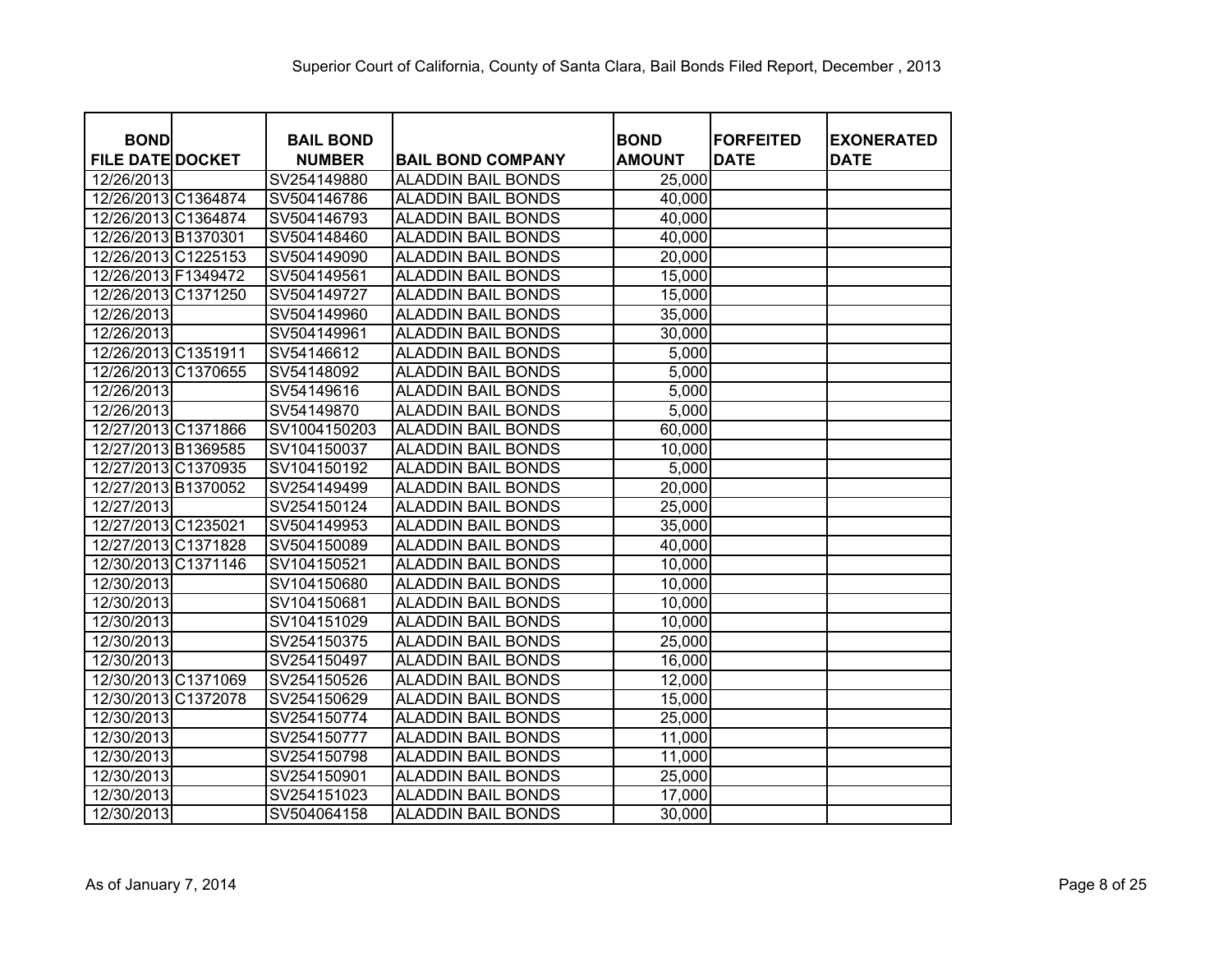| <b>BOND</b><br><b>FILE DATE DOCKET</b> | <b>BAIL BOND</b><br><b>NUMBER</b> | <b>BAIL BOND COMPANY</b>      | <b>BOND</b><br><b>AMOUNT</b> | <b>FORFEITED</b><br><b>DATE</b> | <b>EXONERATED</b><br><b>DATE</b> |
|----------------------------------------|-----------------------------------|-------------------------------|------------------------------|---------------------------------|----------------------------------|
| 12/30/2013                             | SV504150736                       | <b>ALADDIN BAIL BONDS</b>     | 26,000                       |                                 |                                  |
| 12/30/2013                             | SV504150739                       | <b>ALADDIN BAIL BONDS</b>     | 11,000                       |                                 |                                  |
| 12/30/2013 C1112908                    | SV504150757                       | <b>ALADDIN BAIL BONDS</b>     | 25,000                       |                                 |                                  |
| 12/30/2013                             | SV54150149                        | <b>ALADDIN BAIL BONDS</b>     | 1,000                        |                                 |                                  |
| 12/30/2013 C1368910                    | SV54150282                        | <b>ALADDIN BAIL BONDS</b>     | 5,000                        |                                 |                                  |
| 12/30/2013 C1367741                    | SV54150289                        | <b>ALADDIN BAIL BONDS</b>     | 5,000                        |                                 |                                  |
| 12/30/2013 C1367317                    | SV54150387                        | <b>ALADDIN BAIL BONDS</b>     | 5,000                        |                                 |                                  |
| 12/30/2013 C1362734                    | SV54150498                        | <b>ALADDIN BAIL BONDS</b>     | 2,000                        |                                 |                                  |
| 12/30/2013 CC314847                    | SV54150637                        | <b>ALADDIN BAIL BONDS</b>     | 5,000                        |                                 |                                  |
| 12/30/2013 C1364970                    | SV54150698                        | <b>ALADDIN BAIL BONDS</b>     | 5,000                        |                                 |                                  |
| 12/30/2013                             | SV54150762                        | <b>ALADDIN BAIL BONDS</b>     | 1,000                        |                                 |                                  |
| 12/31/2013                             | SV104151218                       | <b>ALADDIN BAIL BONDS</b>     | 10,000                       |                                 |                                  |
| 12/31/2013 C1117461                    | SV254128594                       | <b>ALADDIN BAIL BONDS</b>     | 20,000                       |                                 |                                  |
| 12/31/2013                             | SV254150675                       | <b>ALADDIN BAIL BONDS</b>     | 20,000                       |                                 |                                  |
| 12/31/2013                             | SV254151083                       | <b>ALADDIN BAIL BONDS</b>     | 25,000                       |                                 |                                  |
| 12/31/2013 B1369805                    | SV504150850                       | <b>ALADDIN BAIL BONDS</b>     | 30,000                       |                                 |                                  |
| 12/31/2013 B1369330                    | SV504150947                       | <b>ALADDIN BAIL BONDS</b>     | 30,000                       |                                 |                                  |
| 12/31/2013                             | SV504151260                       | <b>ALADDIN BAIL BONDS</b>     | 11,000                       |                                 |                                  |
| 12/31/2013 C1118260                    | SV54123522                        | <b>ALADDIN BAIL BONDS</b>     | 1,000                        |                                 |                                  |
| 12/3/2013 F1245077                     | 2013BB025173                      | ALICE CORTEZ BAIL BONDS       | 10,000                       |                                 |                                  |
| 12/11/2013 F1348350                    | 2013CC022442                      | ALICE CORTEZ BAIL BONDS       | 25,000                       |                                 |                                  |
| 12/18/2013 F1349406                    | 2013BB031561                      | ALICE CORTEZ BAIL BONDS       | 10,000                       |                                 |                                  |
| 12/20/2013 C1358107                    | 2013BB025174                      | ALICE CORTEZ BAIL BONDS       | 10,000                       |                                 |                                  |
| 12/31/2013 F1348202                    | 2013BB031562                      | ALICE CORTEZ BAIL BONDS       | 10,000                       |                                 |                                  |
| 12/2/2013                              |                                   | 5103539966 ALL PRO BAIL BONDS | 60,000                       |                                 |                                  |
| 12/2/2013 C1369408                     |                                   | 5112328922 ALL PRO BAIL BONDS | 10,000                       |                                 |                                  |
| 12/2/2013 C1372079                     |                                   | 5271755315 ALL PRO BAIL BONDS | 15,000                       |                                 |                                  |
| 12/2/2013                              |                                   | 5271755328 ALL PRO BAIL BONDS | 15,000                       |                                 |                                  |
| 12/2/2013                              |                                   | 5271762803 ALL PRO BAIL BONDS | 16,000                       |                                 |                                  |
| 12/2/2013                              |                                   | 5551041701 ALL PRO BAIL BONDS | 45,250                       |                                 |                                  |
| 12/2/2013 C1370469                     |                                   | 5551041714 ALL PRO BAIL BONDS | 41,000                       |                                 |                                  |
| 12/2/2013 C1366173                     |                                   | 5801429693 ALL PRO BAIL BONDS | 5,000                        |                                 |                                  |
| 12/3/2013 F1349028                     |                                   | 5112336488 ALL PRO BAIL BONDS | 10,000                       |                                 | 12/5/2013                        |
| 12/3/2013                              |                                   | 5112336491 ALL PRO BAIL BONDS | 10,000                       |                                 |                                  |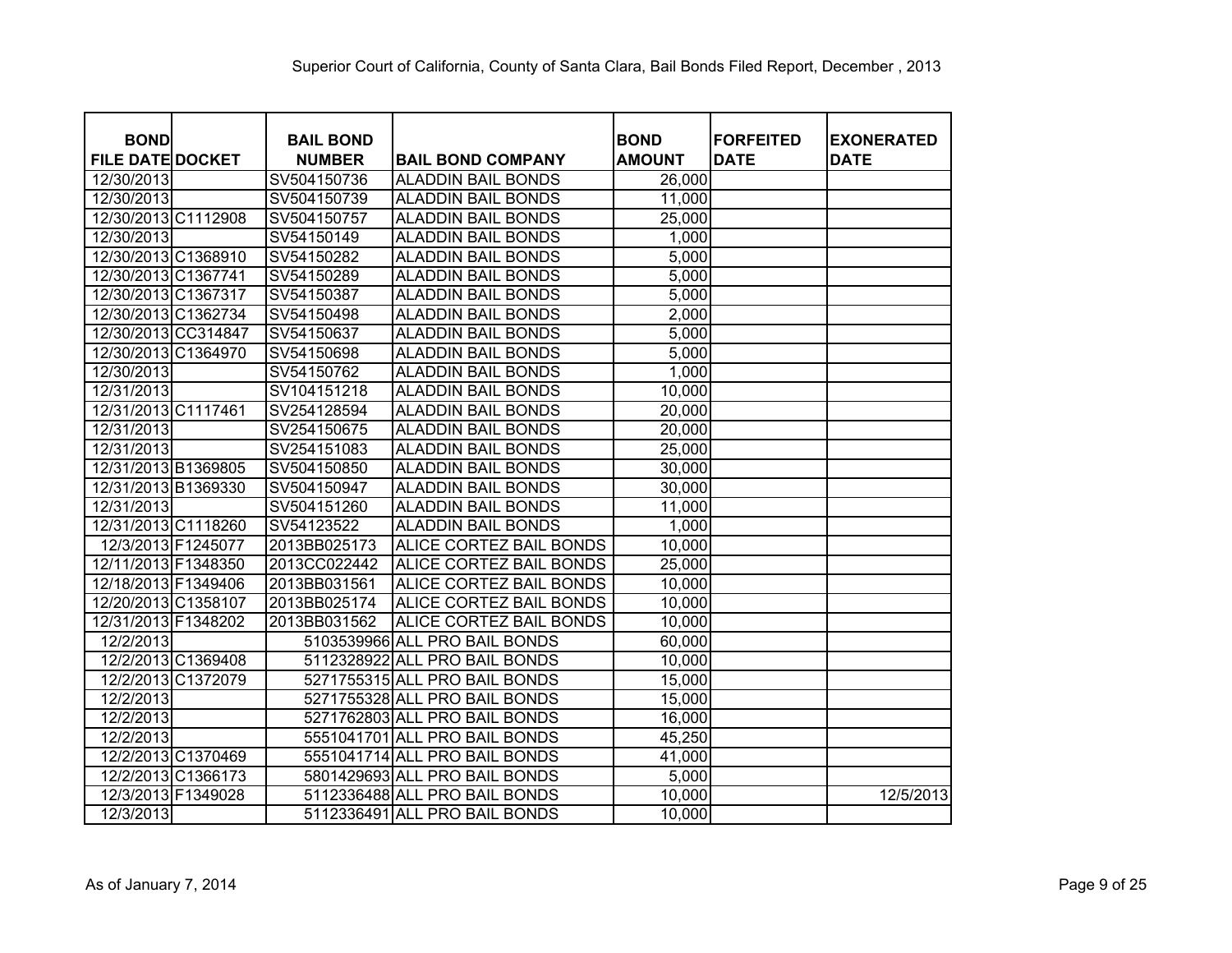| <b>BOND</b>             |                    | <b>BAIL BOND</b> |                               | <b>BOND</b>   | <b>IFORFEITED</b> | <b>EXONERATED</b> |
|-------------------------|--------------------|------------------|-------------------------------|---------------|-------------------|-------------------|
| <b>FILE DATE DOCKET</b> |                    | <b>NUMBER</b>    | <b>BAIL BOND COMPANY</b>      | <b>AMOUNT</b> | <b>DATE</b>       | <b>DATE</b>       |
| 12/3/2013               |                    |                  | 5271762762 ALL PRO BAIL BONDS | 16,000        |                   |                   |
|                         | 12/3/2013 C1357568 |                  | 5271797346 ALL PRO BAIL BONDS | 20,000        |                   |                   |
|                         | 12/3/2013 F1349205 |                  | 5551041769 ALL PRO BAIL BONDS | 35,000        |                   |                   |
|                         | 12/4/2013 B1369730 |                  | 511235626 ALL PRO BAIL BONDS  | 11,000        |                   |                   |
|                         | 12/4/2013 B1369900 |                  | 5271805997 ALL PRO BAIL BONDS | 25,000        |                   |                   |
|                         | 12/4/2013 C1370933 |                  | 5271806019 ALL PRO BAIL BONDS | 22,000        |                   |                   |
|                         | 12/4/2013 C1351508 |                  | 5801743829 ALL PRO BAIL BONDS | 2,000         |                   |                   |
|                         | 12/5/2013 C1370486 |                  | 5112336318 ALL PRO BAIL BONDS | 10,000        |                   |                   |
|                         | 12/5/2013 C1370639 |                  | 5271755331 ALL PRO BAIL BONDS | 20,000        |                   |                   |
|                         | 12/5/2013 F1345891 |                  | 5271820219 ALL PRO BAIL BONDS | 25,000        |                   |                   |
|                         | 12/5/2013 F1245072 |                  | 5551041545 ALL PRO BAIL BONDS | 50,000        |                   |                   |
| 12/5/2013               |                    |                  | 5551041561 ALL PRO BAIL BONDS | 35,000        |                   |                   |
|                         | 12/5/2013 C1369000 |                  | 5551041699 ALL PRO BAIL BONDS | 35,000        |                   |                   |
| 12/5/2013               |                    |                  | 5801756434 ALL PRO BAIL BONDS | 5,000         |                   |                   |
|                         | 12/6/2013 C1371640 |                  | 5112356169 ALL PRO BAIL BONDS | 10,000        |                   |                   |
|                         | 12/6/2013 B1258776 |                  | 5551041206 ALL PRO BAIL BONDS | 50,000        |                   |                   |
|                         | 12/9/2013 C1360653 |                  | 5105351254 ALL PRO BAIL BONDS | 75,000        |                   |                   |
|                         | 12/9/2013 C1368342 |                  | 5250002483 ALL PRO BAIL BONDS | 180,000       |                   |                   |
|                         | 12/9/2013 CC963507 |                  | 5271817406 ALL PRO BAIL BONDS | 15,000        |                   |                   |
|                         | 12/9/2013 C1107614 |                  | 5551041727 ALL PRO BAIL BONDS | 30,000        |                   |                   |
|                         | 12/9/2013 C1357807 |                  | 5801743522 ALL PRO BAIL BONDS | 5,000         |                   |                   |
|                         | 12/9/2013 C1347474 |                  | 5801743791 ALL PRO BAIL BONDS | 4,000         |                   |                   |
| 12/10/2013 F1345956     |                    |                  | 5105359979 ALL PRO BAIL BONDS | 100,000       |                   |                   |
| 12/10/2013              |                    |                  | 5271755344 ALL PRO BAIL BONDS | 20,000        |                   |                   |
| 12/10/2013              |                    |                  | 5271755399 ALL PRO BAIL BONDS | 15,000        |                   |                   |
| 12/10/2013 C1370967     |                    |                  | 5271762676 ALL PRO BAIL BONDS | 25,000        |                   |                   |
| 12/10/2013 C1358452     |                    |                  | 5801743759 ALL PRO BAIL BONDS | 5,000         |                   |                   |
| 12/11/2013 F1346647     |                    |                  | 5112328948 ALL PRO BAIL BONDS | 6,000         |                   |                   |
| 12/11/2013 F1345626     |                    |                  | 5112336420 ALL PRO BAIL BONDS | 6,000         |                   |                   |
| 12/11/2013              |                    |                  | 5271762717 ALL PRO BAIL BONDS | 25,000        |                   | 12/24/2013        |
| 12/11/2013              |                    |                  | 5271762733 ALL PRO BAIL BONDS | 25,000        |                   |                   |
| 12/11/2013 F1349228     |                    |                  | 5271762746 ALL PRO BAIL BONDS | 20,000        |                   |                   |
| 12/12/2013 B1260719     |                    |                  | 5112329057 ALL PRO BAIL BONDS | 10,000        |                   |                   |
| 12/12/2013              |                    |                  | 5271755302 ALL PRO BAIL BONDS | 25,000        |                   |                   |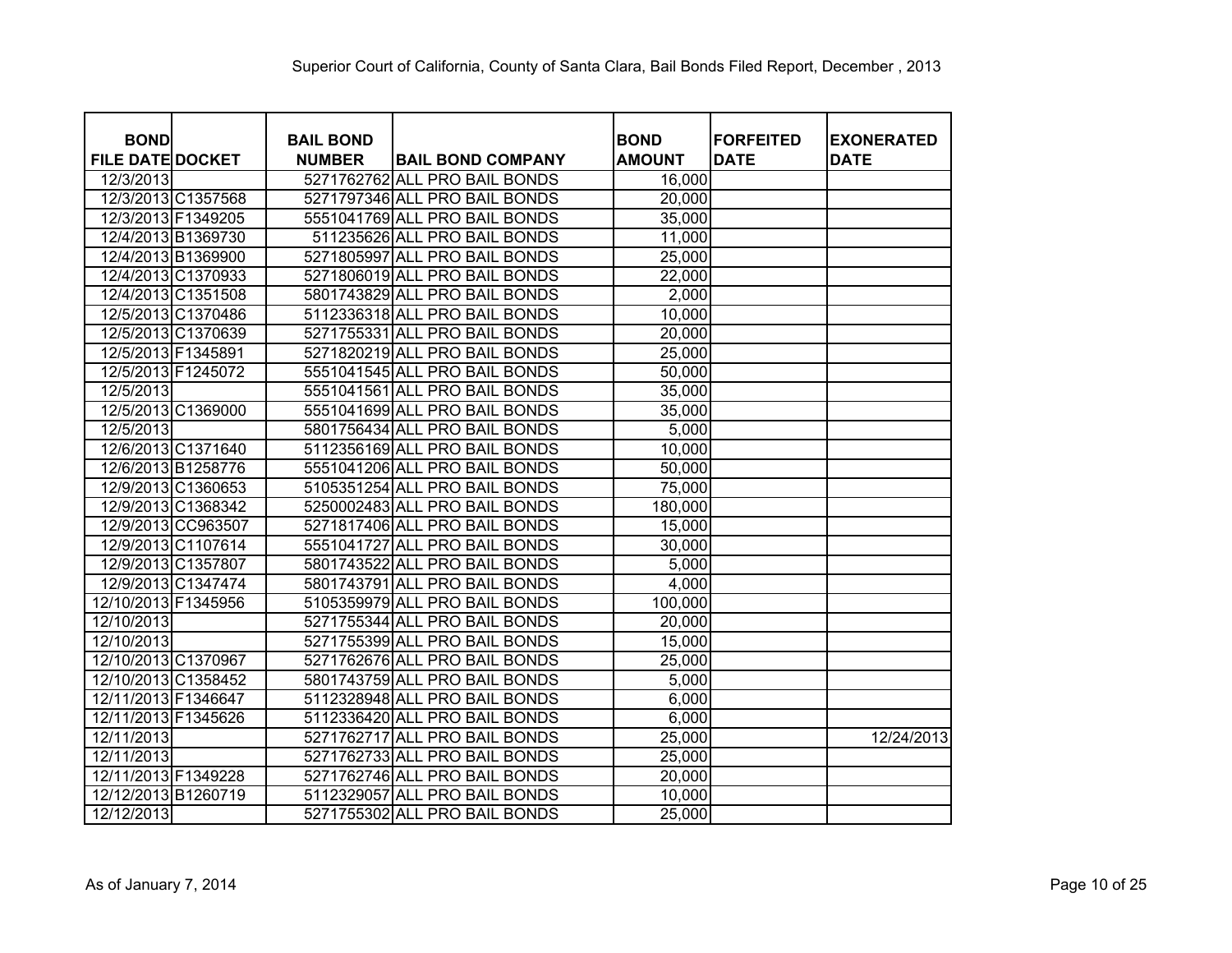| <b>BOND</b>             | <b>BAIL BOND</b> |                                | <b>BOND</b>         | <b>FORFEITED</b> | <b>EXONERATED</b> |
|-------------------------|------------------|--------------------------------|---------------------|------------------|-------------------|
| <b>FILE DATE DOCKET</b> | <b>NUMBER</b>    | <b>BAIL BOND COMPANY</b>       | <b>AMOUNT</b>       | <b>DATE</b>      | <b>DATE</b>       |
| 12/12/2013 C1370795     |                  | 5271755357 ALL PRO BAIL BONDS  | 15,000              |                  |                   |
| 12/12/2013 B1369586     |                  | 5271762720 ALL PRO BAIL BONDS  | 25,000              |                  |                   |
| 12/12/2013 B1369586     |                  | 5551041772 ALL PRO BAIL BONDS  | 50,000              |                  |                   |
| 12/16/2013 B1370150     |                  | 5112328951 ALL PRO BAIL BONDS  | 7,500               |                  |                   |
| 12/16/2013              |                  | 5112328964 ALL PRO BAIL BONDS  | 10,000              |                  |                   |
| 12/16/2013              |                  | 5112328977 ALL PRO BAIL BONDS  | 10,500              |                  |                   |
| 12/16/2013 C1366785     |                  | 5250001460 ALL PRO BAIL BONDS  | 125,000             |                  |                   |
| 12/16/2013              |                  | 5271755360 ALL PRO BAIL BONDS  | 12,000              |                  |                   |
| 12/16/2013 C1371001     |                  | 5271762689 ALL PRO BAIL BONDS  | 15,000              |                  |                   |
| 12/16/2013 B1157577     |                  | 55511070958 ALL PRO BAIL BONDS | 15,000              |                  |                   |
| 12/17/2013 C1368090     |                  | 5801743551 ALL PRO BAIL BONDS  | 5,000               |                  |                   |
| 12/18/2013 C1238150     |                  | 5112328993 ALL PRO BAIL BONDS  | 7,500               |                  |                   |
| 12/18/2013 C1371496     |                  | 5271762704 ALL PRO BAIL BONDS  | 25,000              |                  |                   |
| 12/18/2013 C1370245     |                  | 5551041574 ALL PRO BAIL BONDS  | 40,000              |                  |                   |
| 12/19/2013 F1349482     |                  | 5105359982 ALL PRO BAIL BONDS  | 105,000             |                  |                   |
| 12/19/2013 C1364777     |                  | 5105359995 ALL PRO BAIL BONDS  | 100,000             |                  |                   |
| 12/19/2013              |                  | 5112328980 ALL PRO BAIL BONDS  | 10,000              |                  |                   |
| 12/19/2013              |                  | 5112329002 ALL PRO BAIL BONDS  | 10,000              |                  |                   |
| 12/19/2013              |                  | 5271755373 ALL PRO BAIL BONDS  | 22,000              |                  |                   |
| 12/19/2013              |                  | 5271806006 ALL PRO BAIL BONDS  | 15,000              |                  |                   |
| 12/19/2013 C1371397     |                  | 5271821386 ALL PRO BAIL BONDS  | 18,000              |                  |                   |
| 12/19/2013 C1372029     |                  | 5271821399 ALL PRO BAIL BONDS  | 20,000              |                  |                   |
| 12/19/2013              |                  | 5801743564 ALL PRO BAIL BONDS  | 5,000               |                  |                   |
| 12/19/2013 B1364822     |                  | 5801743689 ALL PRO BAIL BONDS  | 5,000               |                  |                   |
| 12/20/2013 B1367115     |                  | 5271755386 ALL PRO BAIL BONDS  | $\overline{2}5,000$ |                  |                   |
| 12/20/2013 C1359261     |                  | 5271802938 ALL PRO BAIL BONDS  | 25,000              |                  |                   |
| 12/20/2013              |                  | 5551041673 ALL PRO BAIL BONDS  | 30,000              |                  |                   |
| 12/20/2013 C1246657     |                  | 5801794186 ALL PRO BAIL BONDS  | 5,000               |                  |                   |
| 12/23/2013              |                  | 5112329015 ALL PRO BAIL BONDS  | 10,000              |                  |                   |
| 12/23/2013              |                  | 5112329028 ALL PRO BAIL BONDS  | 10,000              |                  |                   |
| 12/23/2013              |                  | 5112329044 ALL PRO BAIL BONDS  | 10,000              |                  |                   |
| 12/23/2013              |                  | 5112329060 ALL PRO BAIL BONDS  | 10,000              |                  |                   |
| 12/23/2013 C1367305     |                  | 5112356226 ALL PRO BAIL BONDS  | 10,000              |                  |                   |
| 12/23/2013 C1363935     |                  | 5112356239 ALL PRO BAIL BONDS  | 11,000              |                  |                   |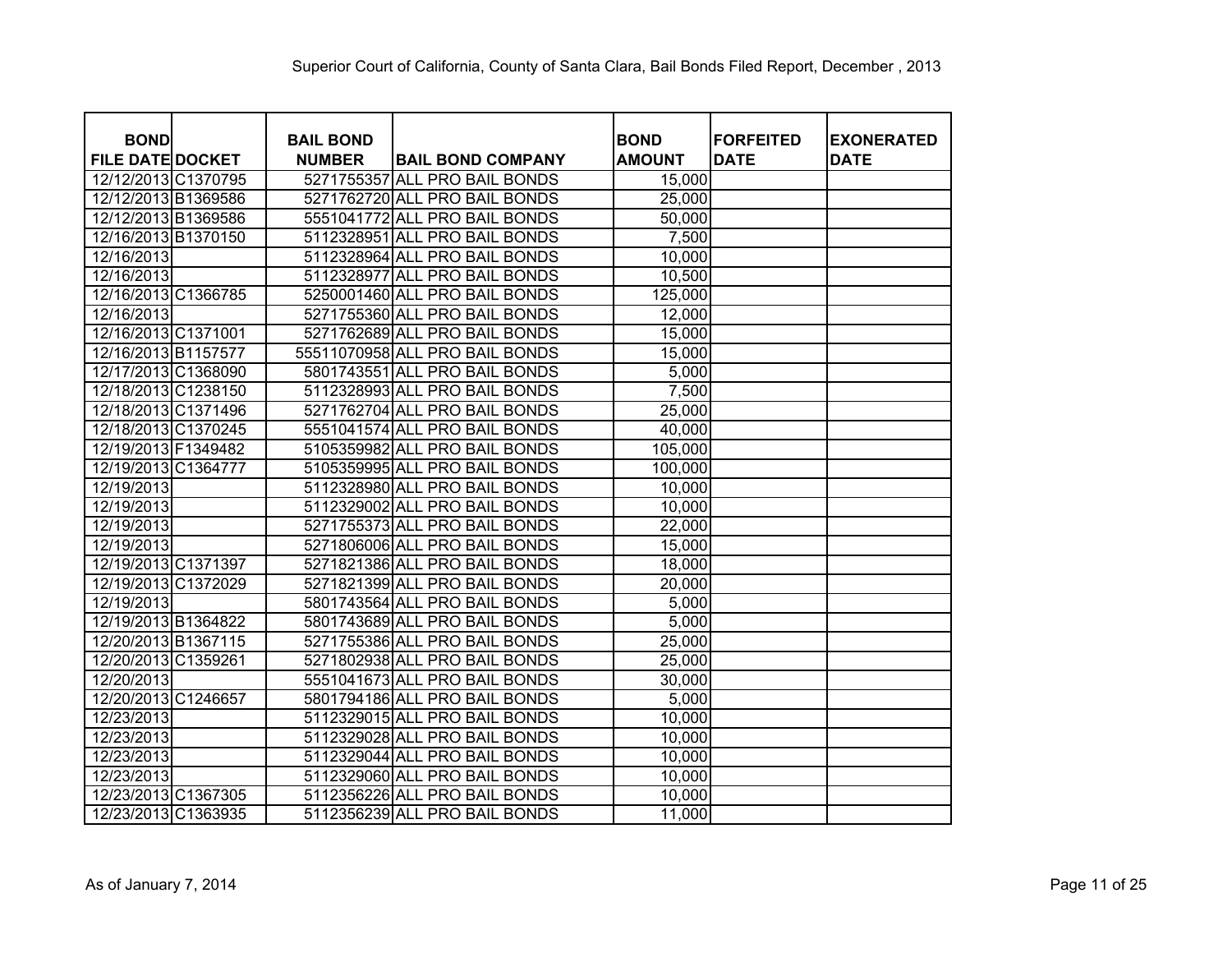| <b>BOND</b>             | <b>BAIL BOND</b> |                                | <b>BOND</b>   | <b>IFORFEITED</b> | <b>EXONERATED</b> |
|-------------------------|------------------|--------------------------------|---------------|-------------------|-------------------|
| <b>FILE DATE DOCKET</b> | <b>NUMBER</b>    | <b>BAIL BOND COMPANY</b>       | <b>AMOUNT</b> | <b>DATE</b>       | <b>DATE</b>       |
| 12/23/2013 C1371405     |                  | 5271843298 ALL PRO BAIL BONDS  | 25,000        |                   |                   |
| 12/23/2013              |                  | 5271843300 ALL PRO BAIL BONDS  | 25,000        |                   |                   |
| 12/23/2013              |                  | 5551041587 ALL PRO BAIL BONDS  | 36,000        |                   |                   |
| 12/23/2013 F1348703     |                  | 5551068308 ALL PRO BAIL BONDS  | 35,000        |                   |                   |
| 12/23/2013 C1371595     |                  | 5551082409 ALL PRO BAIL BONDS  | 50,000        |                   |                   |
| 12/23/2013 F1242239     |                  | 5551082441 ALL PRO BAIL BONDS  | 20,000        |                   |                   |
| 12/23/2013 C1247446     |                  | 5801743577 ALL PRO BAIL BONDS  | 5,000         |                   |                   |
| 12/24/2013 F1349412     |                  | 5112356185 ALL PRO BAIL BONDS  | 10,000        |                   |                   |
| 12/26/2013              |                  | 10000 ALL PRO BAIL BONDS       | 10,000        |                   |                   |
| 12/26/2013              |                  | 5105396822 ALL PRO BAIL BONDS  | 75,000        |                   |                   |
| 12/26/2013 C1372041     |                  | 5105396835 ALL PRO BAIL BONDS  | 100,000       |                   |                   |
| 12/26/2013              |                  | 5112329073 ALL PRO BAIL BONDS  | 10,000        |                   |                   |
| 12/26/2013 C1368598     |                  | 5112356130 ALL PRO BAIL BONDS  | 10,000        |                   |                   |
| 12/26/2013 F1349468     |                  | 5271821401 ALL PRO BAIL BONDS  | 16,000        |                   |                   |
| 12/26/2013              |                  | 5271821414 ALL PRO BAIL BONDS  | 25,000        |                   |                   |
| 12/26/2013              |                  | 5551041628 ALL PRO BAIL BONDS  | 30,000        |                   |                   |
| 12/26/2013              |                  | 5551082454 ALL PRO BAIL BONDS  | 25,000        |                   |                   |
| 12/26/2013              |                  | 58017437758 ALL PRO BAIL BONDS | 6,000         |                   |                   |
| 12/27/2013              |                  | 5112328935 ALL PRO BAIL BONDS  | 10,000        |                   |                   |
| 12/27/2013 B1263278     |                  | 5271821427 ALL PRO BAIL BONDS  | 25,000        |                   |                   |
| 12/27/2013              |                  | 5271821485 ALL PRO BAIL BONDS  | 15,000        |                   |                   |
| 12/27/2013              |                  | 5271821498 ALL PRO BAIL BONDS  | 15,000        |                   |                   |
| 12/27/2013              |                  | 5271843173 ALL PRO BAIL BONDS  | 15,000        |                   |                   |
| 12/27/2013 C1372211     |                  | 5271843186 ALL PRO BAIL BONDS  | 25,000        |                   |                   |
| 12/27/2013 C1351859     |                  | 5271843272 ALL PRO BAIL BONDS  | 20,000        |                   |                   |
| 12/27/2013              |                  | 5801743580 ALL PRO BAIL BONDS  | 1,000         |                   |                   |
| 12/27/2013 C1355177     |                  | 5801743803 ALL PRO BAIL BONDS  | 2,000         |                   |                   |
| 12/30/2013 C1372040     |                  | 5105396851 ALL PRO BAIL BONDS  | 75,000        |                   |                   |
| 12/30/2013              |                  | 5112329101 ALL PRO BAIL BONDS  | 7,000         |                   |                   |
| 12/30/2013              |                  | 5112356099 ALL PRO BAIL BONDS  | 10,000        |                   |                   |
| 12/30/2013              |                  | 5112356101 ALL PRO BAIL BONDS  | 10,000        |                   |                   |
| 12/30/2013              |                  | 5112356198 ALL PRO BAIL BONDS  | 10,000        |                   |                   |
| 12/30/2013              |                  | 5271821430 ALL PRO BAIL BONDS  | 16,000        |                   |                   |
| 12/30/2013 F1349468     |                  | 5271821500 ALL PRO BAIL BONDS  | 15,000        |                   |                   |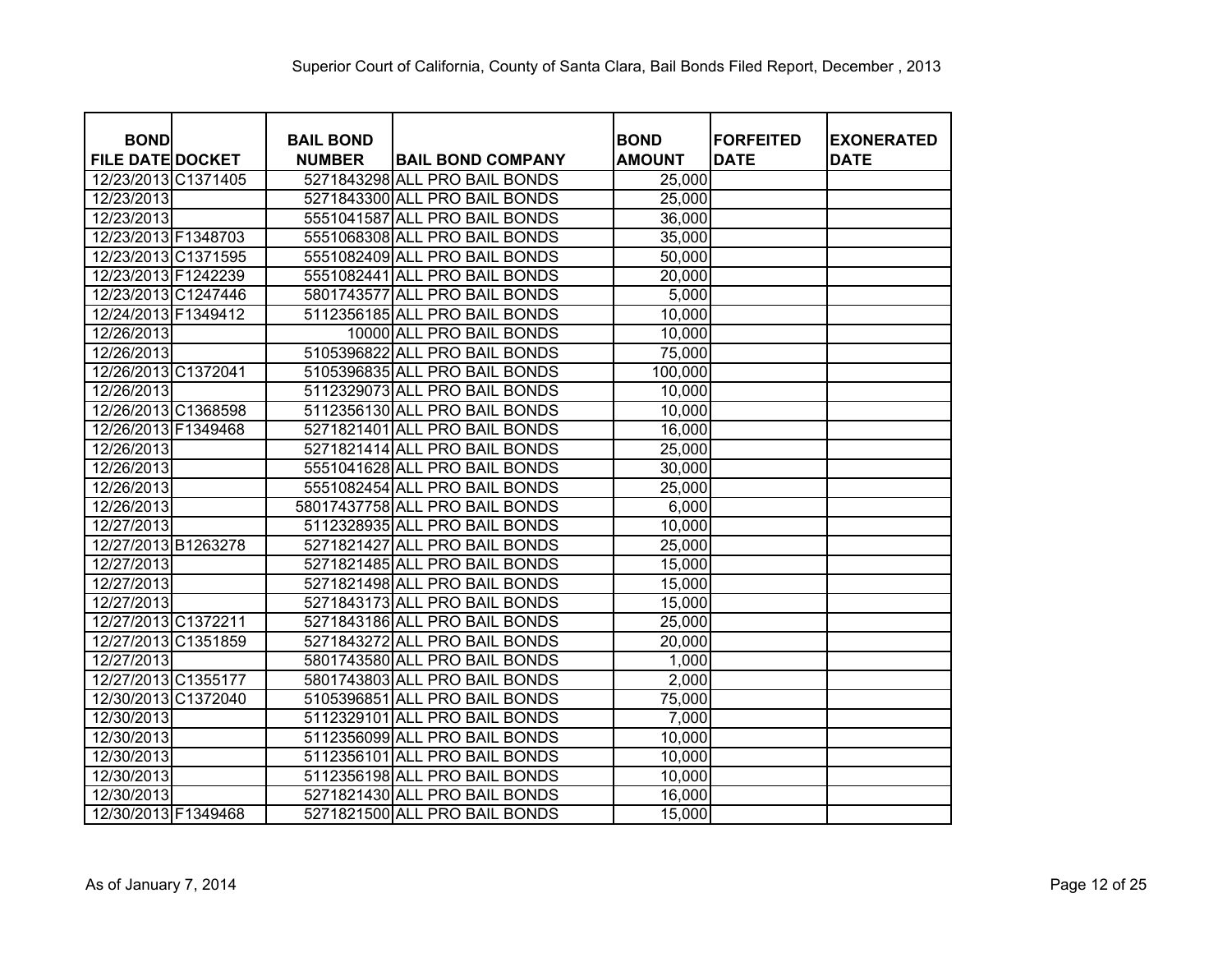| <b>BOND</b>             | <b>BAIL BOND</b> |                                | <b>BOND</b>   | <b>FORFEITED</b> | <b>EXONERATED</b> |
|-------------------------|------------------|--------------------------------|---------------|------------------|-------------------|
| <b>FILE DATE DOCKET</b> | <b>NUMBER</b>    | <b>BAIL BOND COMPANY</b>       | <b>AMOUNT</b> | <b>DATE</b>      | <b>DATE</b>       |
| 12/30/2013              |                  | 5271821539 ALL PRO BAIL BONDS  | 25,000        |                  |                   |
| 12/30/2013              |                  | 5271843285 ALL PRO BAIL BONDS  | 20,000        |                  |                   |
| 12/30/2013 B1370211     |                  | 5551041644 ALL PRO BAIL BONDS  | 52,000        |                  |                   |
| 12/31/2013              |                  | 5112329031 ALL PRO BAIL BONDS  | 10,000        |                  |                   |
| 12/31/2013 B1369610     |                  | 5112329099 ALL PRO BAIL BONDS  | 7,500         |                  |                   |
| 12/31/2013              |                  | 5112356015 ALL PRO BAIL BONDS  | 10,000        |                  |                   |
| 12/31/2013              |                  | 5112358213 ALL PRO BAIL BONDS  | 11,000        |                  |                   |
| 12/31/2013              |                  | 5271843269 ALL PRO BAIL BONDS  | 25,000        |                  |                   |
| 12/31/2013 B1370262     |                  | 5801743788 ALL PRO BAIL BONDS  | 5,250         |                  |                   |
| 12/4/2013 C1371179      | IS500K4816       | AMIGO BAIL BONDS               | 200,000       |                  |                   |
| 12/5/2013               | IS50K91458       | AMIGO BAIL BONDS               | 11,000        |                  |                   |
| 12/9/2013 C1368872      | IS250K11285      | <b>AMIGO BAIL BONDS</b>        | 250,000       |                  |                   |
| 12/10/2013              | IS50K91459       | <b>AMIGO BAIL BONDS</b>        | 50,000        |                  |                   |
| 12/17/2013 C1369199     | IS30K155441      | <b>AMIGO BAIL BONDS</b>        | 5,000         |                  |                   |
| 12/2/2013 C1352928      | T1050442121      | <b>BAD BOYS BAIL BONDS</b>     | 10,000        |                  |                   |
| 12/2/2013               | T1050442624      | <b>BAD BOYS BAIL BONDS</b>     | 10,000        |                  |                   |
| 12/2/2013               | T1050442626      | <b>BAD BOYS BAIL BONDS</b>     | 10,000        |                  |                   |
| 12/2/2013 C1370728      | T2550428979      | <b>BAD BOYS BAIL BONDS</b>     | 11,000        | 12/12/2013       | 12/31/2013        |
| 12/2/2013               | T5050442662      | <b>BAD BOYS BAIL BONDS</b>     | 30,000        |                  |                   |
| 12/2/2013 C1370469      | T5050442665      | <b>BAD BOYS BAIL BONDS</b>     | 41,000        |                  |                   |
| 12/2/2013 C1370469      | T5050442666      | <b>BAD BOYS BAIL BONDS</b>     | 40,000        |                  |                   |
| 12/2/2013               | T550425375       | <b>BAD BOYS BAIL BONDS</b>     | 2,000         |                  |                   |
| 12/2/2013 C1246261      | T550425377       | <b>BAD BOYS BAIL BONDS</b>     | 1,000         |                  |                   |
| 12/2/2013 C1243874      | T550428969       | <b>BAD BOYS BAIL BONDS</b>     | 5,000         |                  |                   |
| 12/2/2013 C1369799      | T550429161       | <b>BAD BOYS BAIL BONDS</b>     | 5,000         |                  |                   |
| 12/2/2013 C1105086      | T550442608       | <b>BAD BOYS BAIL BONDS</b>     | 1,000         |                  |                   |
| 12/3/2013 C1370212      | T10050441975     | <b>BAD BOYS BAIL BONDS</b>     | 60,000        |                  |                   |
| 12/3/2013               | T1050442620      | <b>BAD BOYS BAIL BONDS</b>     | 6,000         |                  |                   |
| 12/3/2013 C1367580      | T1050442621      | <b>BAD BOYS BAIL BONDS</b>     | 6,000         |                  |                   |
| 12/3/2013 C1369910      | T2550433772      | <b>BAD BOYS BAIL BONDS</b>     | 15,000        |                  |                   |
| 12/3/2013 C1371754      | T2550438408      | <b>BAD BOYS BAIL BONDS</b>     | 25,000        |                  |                   |
| 12/3/2013               | T550425379       | <b>BAD BOYS BAIL BONDS</b>     | 5,000         |                  |                   |
| 12/3/2013 C1355689      | T550442609       | <b>BAD BOYS BAIL BONDS</b>     | 3,000         |                  |                   |
| 12/4/2013               |                  | 7550425378 BAD BOYS BAIL BONDS | 3,000         |                  |                   |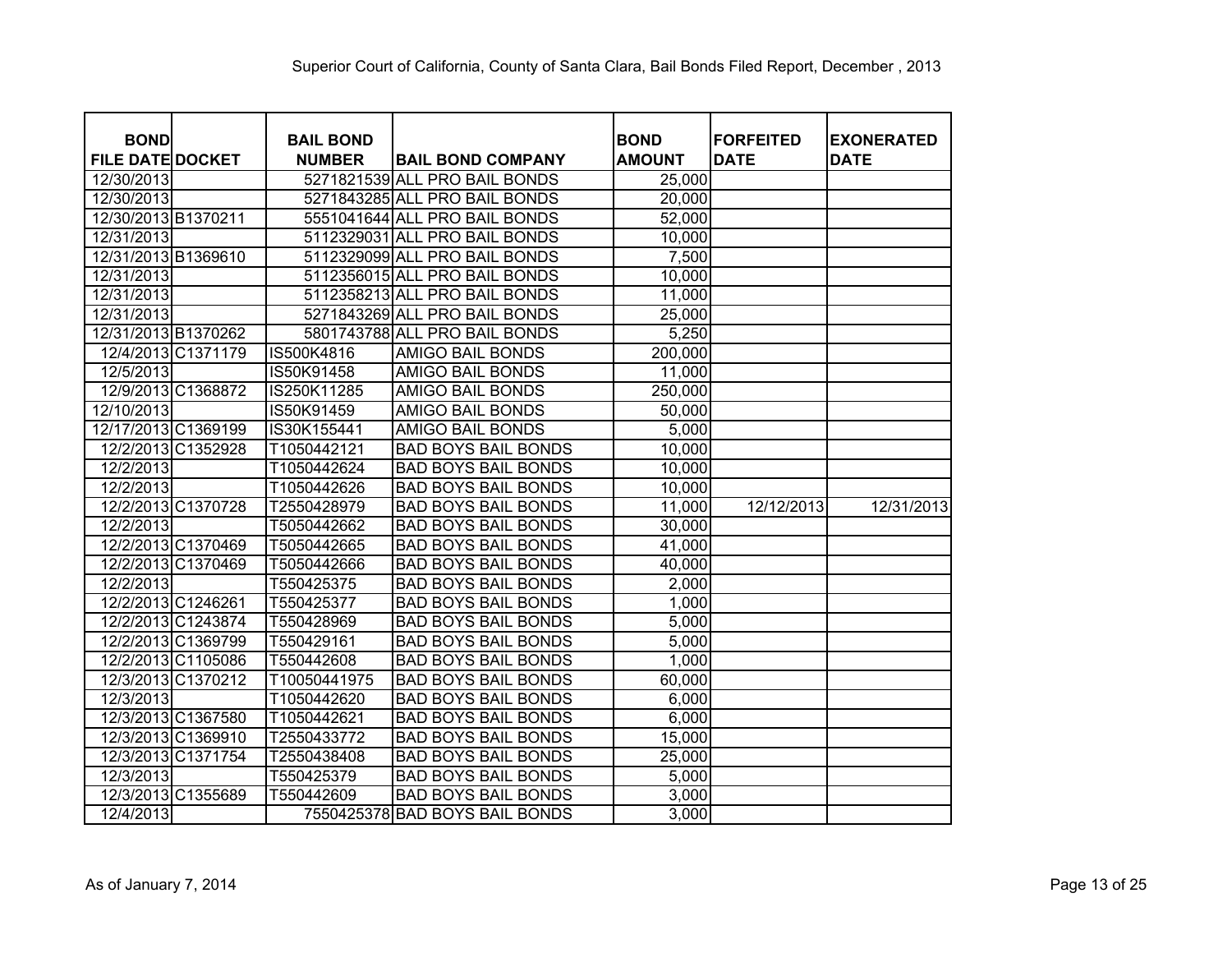| <b>BOND</b><br><b>FILE DATE DOCKET</b> |          | <b>BAIL BOND</b><br><b>NUMBER</b> | <b>BAIL BOND COMPANY</b>   | <b>BOND</b><br><b>AMOUNT</b> | <b>FORFEITED</b><br><b>DATE</b> | <b>EXONERATED</b><br><b>DATE</b> |
|----------------------------------------|----------|-----------------------------------|----------------------------|------------------------------|---------------------------------|----------------------------------|
| 12/4/2013 B1370288                     |          | T1050442625                       | <b>BAD BOYS BAIL BONDS</b> | 10,000                       |                                 |                                  |
| 12/4/2013 B1366321                     |          | T2550438409                       | <b>BAD BOYS BAIL BONDS</b> | 15,000                       |                                 |                                  |
| 12/4/2013                              |          | T2550438770                       | <b>BAD BOYS BAIL BONDS</b> | 10,000                       |                                 |                                  |
| 12/5/2013 C1369544                     |          | T10050441977                      | <b>BAD BOYS BAIL BONDS</b> | 75,000                       |                                 |                                  |
| 12/5/2013 B1369340                     |          | T5050437622                       | <b>BAD BOYS BAIL BONDS</b> | 30,000                       |                                 |                                  |
| 12/5/2013 C1371017                     |          | T5050442788                       | <b>BAD BOYS BAIL BONDS</b> | 50,000                       |                                 |                                  |
| 12/5/2013 C1368449                     |          | T550428970                        | <b>BAD BOYS BAIL BONDS</b> | 75,000                       |                                 |                                  |
| 12/6/2013 C1372105                     |          | T1050438241                       | <b>BAD BOYS BAIL BONDS</b> | 10,000                       |                                 |                                  |
| 12/6/2013 C1347667                     |          | T1050438492                       | <b>BAD BOYS BAIL BONDS</b> | 10,000                       |                                 |                                  |
| 12/6/2013 C1234994                     |          | T2550442774                       | <b>BAD BOYS BAIL BONDS</b> | 20,000                       |                                 |                                  |
| 12/6/2013 C1369189                     |          | T550437870                        | <b>BAD BOYS BAIL BONDS</b> | 5,000                        |                                 |                                  |
| 12/6/2013 C1244021                     |          | T550438379                        | <b>BAD BOYS BAIL BONDS</b> | 5,000                        |                                 |                                  |
| 12/6/2013 C1368098                     |          | T550442756                        | <b>BAD BOYS BAIL BONDS</b> | 5,000                        |                                 |                                  |
| 12/9/2013                              |          | T1050438496                       | <b>BAD BOYS BAIL BONDS</b> | 10,000                       |                                 |                                  |
| 12/9/2013                              |          | T1050442623                       | <b>BAD BOYS BAIL BONDS</b> | 10,000                       |                                 |                                  |
| 12/9/2013                              |          | T2550437776                       | <b>BAD BOYS BAIL BONDS</b> | 11,000                       |                                 |                                  |
| 12/10/2013                             |          | T1050442622                       | <b>BAD BOYS BAIL BONDS</b> | 10,000                       |                                 |                                  |
| 12/10/2013                             |          | T1050442763                       | <b>BAD BOYS BAIL BONDS</b> | 10,000                       |                                 |                                  |
| 12/10/2013 F1349007                    |          | T2550425422                       | <b>BAD BOYS BAIL BONDS</b> | 15,000                       |                                 |                                  |
| 12/10/2013                             |          | T2550438411                       | <b>BAD BOYS BAIL BONDS</b> | 25,000                       |                                 |                                  |
| 12/10/2013 C1371360                    |          | T2550442773                       | <b>BAD BOYS BAIL BONDS</b> | 25,000                       |                                 |                                  |
| 12/11/2013 F1244329                    |          | T1050438493                       | <b>BAD BOYS BAIL BONDS</b> | 10,000                       |                                 |                                  |
| 12/11/2013                             |          | T1050442766                       | <b>BAD BOYS BAIL BONDS</b> | 10,000                       |                                 |                                  |
| 12/12/2013 C1370792                    |          | T1050442764                       | <b>BAD BOYS BAIL BONDS</b> | 10,000                       |                                 | 12/23/2013                       |
| 12/12/2013                             |          | T2550446255                       | <b>BAD BOYS BAIL BONDS</b> | 11,000                       |                                 |                                  |
| 12/12/2013 C1367513                    |          | T550428968                        | <b>BAD BOYS BAIL BONDS</b> | 2,000                        |                                 |                                  |
| 12/13/2013 B1369989                    |          | T1050442765                       | <b>BAD BOYS BAIL BONDS</b> | 10,000                       |                                 |                                  |
| 12/16/2013                             |          | T1050446319                       | <b>BAD BOYS BAIL BONDS</b> | 10,000                       |                                 |                                  |
| 12/16/2013                             |          | T2550442775                       | <b>BAD BOYS BAIL BONDS</b> | 25,000                       |                                 |                                  |
| 12/16/2013                             |          | T5050446362                       | <b>BAD BOYS BAIL BONDS</b> | 35,000                       |                                 |                                  |
| 12/16/2013 C1371081                    |          | T550428971                        | <b>BAD BOYS BAIL BONDS</b> | 1,000                        |                                 |                                  |
| 12/17/2013                             | C1362531 | T10050441978                      | <b>BAD BOYS BAIL BONDS</b> | 76,000                       |                                 |                                  |
| 12/17/2013                             |          | T1050446232                       | <b>BAD BOYS BAIL BONDS</b> | 10,000                       |                                 |                                  |
| 12/17/2013 C1246925                    |          | T2550442291                       | <b>BAD BOYS BAIL BONDS</b> | 15,000                       |                                 |                                  |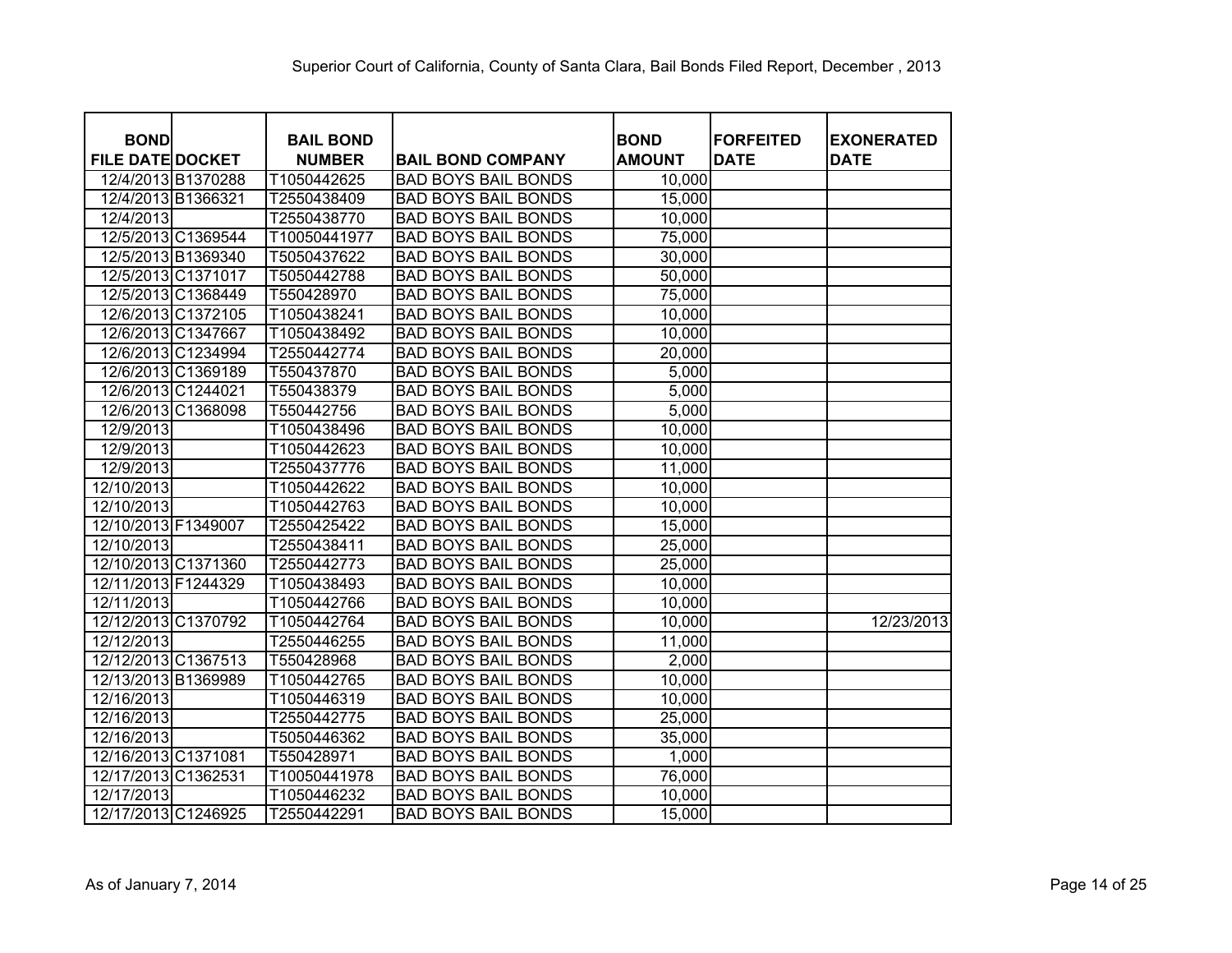| <b>BOND</b>             | <b>BAIL BOND</b> |                            | <b>BOND</b>   | <b>FORFEITED</b> | <b>EXONERATED</b> |
|-------------------------|------------------|----------------------------|---------------|------------------|-------------------|
| <b>FILE DATE DOCKET</b> | <b>NUMBER</b>    | <b>BAIL BOND COMPANY</b>   | <b>AMOUNT</b> | <b>DATE</b>      | <b>DATE</b>       |
| 12/17/2013              | T2550446607      | <b>BAD BOYS BAIL BONDS</b> | 25,000        |                  |                   |
| 12/17/2013 C1370996     | T550446573       | <b>BAD BOYS BAIL BONDS</b> | 1,000         |                  |                   |
| 12/18/2013              | T2550446606      | <b>BAD BOYS BAIL BONDS</b> | 25,000        |                  |                   |
| 12/19/2013 B1369415     | T10050442163     | <b>BAD BOYS BAIL BONDS</b> | 100,000       |                  |                   |
| 12/19/2013              | T1050446595      | <b>BAD BOYS BAIL BONDS</b> | 10,000        |                  |                   |
| 12/19/2013 C1371498     | T2550446605      | <b>BAD BOYS BAIL BONDS</b> | 20,000        |                  |                   |
| 12/19/2013 C1370478     | T5050446619      | <b>BAD BOYS BAIL BONDS</b> | 30,000        |                  |                   |
| 12/19/2013 B1369546     | T550446305       | <b>BAD BOYS BAIL BONDS</b> | 5,000         |                  |                   |
| 12/20/2013 C1225407     | T1050446592      | <b>BAD BOYS BAIL BONDS</b> | 10,000        |                  |                   |
| 12/20/2013 CC953691     | T1050446593      | <b>BAD BOYS BAIL BONDS</b> | 10,000        |                  |                   |
| 12/20/2013 B1369147     | T1M50437808      | <b>BAD BOYS BAIL BONDS</b> | 150,000       |                  |                   |
| 12/20/2013 C1371828     | T2550446339      | <b>BAD BOYS BAIL BONDS</b> | 21,000        | 1/2/2014         |                   |
| 12/20/2013 C1369521     | T5050446268      | <b>BAD BOYS BAIL BONDS</b> | 26,000        |                  |                   |
| 12/20/2013 C1349269     | T550446574       | <b>BAD BOYS BAIL BONDS</b> | 1,000         |                  |                   |
| 12/22/2013 B1370217     | T2550442778      | <b>BAD BOYS BAIL BONDS</b> | 11,000        | 1/3/2014         |                   |
| 12/23/2013 C1367476     | T10050442329     | <b>BAD BOYS BAIL BONDS</b> | 6,000         |                  |                   |
| 12/23/2013 C1369137     | T1050446320      | <b>BAD BOYS BAIL BONDS</b> | 6,000         |                  |                   |
| 12/23/2013 C1363655     | T1050446594      | <b>BAD BOYS BAIL BONDS</b> | 6,000         |                  |                   |
| 12/23/2013 B1370320     | T2550438410      | <b>BAD BOYS BAIL BONDS</b> | 15,000        |                  |                   |
| 12/23/2013 C1370379     | T2550442468      | <b>BAD BOYS BAIL BONDS</b> | 25,000        |                  |                   |
| 12/23/2013              | T2550442643      | <b>BAD BOYS BAIL BONDS</b> | 15,000        |                  |                   |
| 12/23/2013              | T2550446338      | <b>BAD BOYS BAIL BONDS</b> | 25,000        |                  |                   |
| 12/23/2013              | T5050442660      | <b>BAD BOYS BAIL BONDS</b> | 26,000        |                  |                   |
| 12/23/2013              | T550446306       | <b>BAD BOYS BAIL BONDS</b> | 1,000         |                  |                   |
| 12/23/2013 C1370779     | T550446307       | <b>BAD BOYS BAIL BONDS</b> | 5,000         |                  |                   |
| 12/23/2013 C1361007     | T550446578       | <b>BAD BOYS BAIL BONDS</b> | 5,000         |                  |                   |
| 12/24/2013 C1371374     | T1050446231      | <b>BAD BOYS BAIL BONDS</b> | 10,000        |                  |                   |
| 12/24/2013 C1365768     | T1050446235      | <b>BAD BOYS BAIL BONDS</b> | 10,000        | 12/24/2013       |                   |
| 12/24/2013 C1368296     | T2550442134      | <b>BAD BOYS BAIL BONDS</b> | 20,000        |                  |                   |
| 12/24/2013 F1449522     | T2550442644      | <b>BAD BOYS BAIL BONDS</b> | 10,250        |                  |                   |
| 12/26/2013 C1369576     | T10050442330     | <b>BAD BOYS BAIL BONDS</b> | 75,000        |                  |                   |
| 12/26/2013              | T10050442331     | <b>BAD BOYS BAIL BONDS</b> | 75,000        |                  |                   |
| 12/26/2013              | T2550442135      | <b>BAD BOYS BAIL BONDS</b> | 16,000        |                  |                   |
| 12/26/2013 C1356487     | T2550446254      | <b>BAD BOYS BAIL BONDS</b> | 25,000        |                  |                   |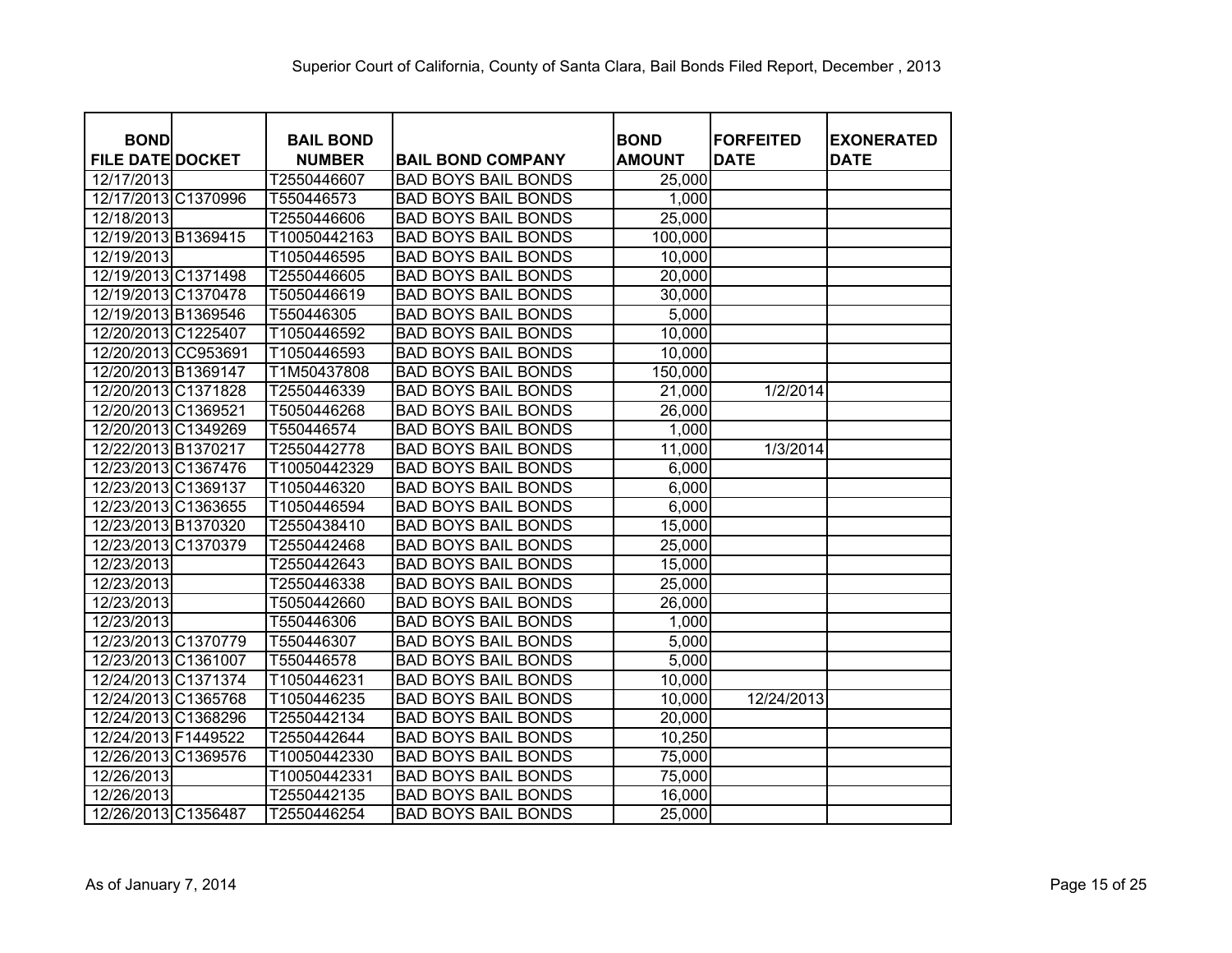| <b>BOND</b>             |                    | <b>BAIL BOND</b> |                                 | <b>BOND</b>   | <b>FORFEITED</b> | <b>EXONERATED</b>                         |
|-------------------------|--------------------|------------------|---------------------------------|---------------|------------------|-------------------------------------------|
| <b>FILE DATE DOCKET</b> |                    | <b>NUMBER</b>    | <b>BAIL BOND COMPANY</b>        | <b>AMOUNT</b> | <b>DATE</b>      | <b>DATE</b>                               |
| 12/26/2013 C1370781     |                    | T2550446337      | <b>BAD BOYS BAIL BONDS</b>      | 20,000        |                  |                                           |
| 12/26/2013 B1370318     |                    | T2550446341      | <b>BAD BOYS BAIL BONDS</b>      | 10,250        |                  |                                           |
| 12/26/2013 B1370211     |                    | T5050442786      | <b>BAD BOYS BAIL BONDS</b>      | 50,000        |                  |                                           |
| 12/26/2013 B1369297     |                    | T5050442800      | <b>BAD BOYS BAIL BONDS</b>      | 35,000        |                  |                                           |
| 12/26/2013              |                    | T5050446361      | <b>BAD BOYS BAIL BONDS</b>      | 50,000        |                  |                                           |
| 12/26/2013 C1078144     |                    | T550446224       | <b>BAD BOYS BAIL BONDS</b>      | 3,500         |                  |                                           |
| 12/26/2013 C1242413     |                    | T550446308       | <b>BAD BOYS BAIL BONDS</b>      | 5,000         |                  |                                           |
| 12/26/2013 C1369184     |                    | T550446577       | <b>BAD BOYS BAIL BONDS</b>      | 5,000         |                  |                                           |
| 12/26/2013              |                    | T550446579       | <b>BAD BOYS BAIL BONDS</b>      | 1,000         |                  |                                           |
| 12/26/2013 C1370077     |                    | T550446580       | <b>BAD BOYS BAIL BONDS</b>      | 5,000         |                  |                                           |
| 12/27/2013              |                    | T1050446238      | <b>BAD BOYS BAIL BONDS</b>      | 10,000        |                  |                                           |
| 12/27/2013 BB618971     |                    | T550442755       | <b>BAD BOYS BAIL BONDS</b>      | 5,000         |                  |                                           |
| 12/30/2013 B1369415     |                    | T10050442164     | <b>BAD BOYS BAIL BONDS</b>      | 100,000       |                  |                                           |
| 12/30/2013              |                    | T10050442332     | <b>BAD BOYS BAIL BONDS</b>      | 60,000        |                  |                                           |
| 12/30/2013 C1371225     |                    | T10050442514     | <b>BAD BOYS BAIL BONDS</b>      | 100,000       |                  |                                           |
| 12/30/2013              |                    | T1050442124      | <b>BAD BOYS BAIL BONDS</b>      | 10,000        |                  |                                           |
| 12/30/2013              |                    | T1050442125      | <b>BAD BOYS BAIL BONDS</b>      | 10,000        |                  |                                           |
| 12/30/2013              |                    | T1050446233      | <b>BAD BOYS BAIL BONDS</b>      | 10,000        |                  |                                           |
| 12/30/2013              |                    | T1050446234      | <b>BAD BOYS BAIL BONDS</b>      | 10,000        |                  |                                           |
| 12/30/2013              |                    | T1050446591      | <b>BAD BOYS BAIL BONDS</b>      | 10,000        |                  |                                           |
| 12/30/2013              |                    | T1050446997      | <b>BAD BOYS BAIL BONDS</b>      | 51,000        |                  |                                           |
| 12/30/2013              |                    | T2550442469      | <b>BAD BOYS BAIL BONDS</b>      | 25,000        |                  |                                           |
| 12/30/2013              |                    | T2550442471      | <b>BAD BOYS BAIL BONDS</b>      | 20,000        |                  |                                           |
| 12/31/2013              |                    | T2550437895      | <b>BAD BOYS BAIL BONDS</b>      | 25,000        |                  |                                           |
| 12/31/2013              |                    | T2550437896      | <b>BAD BOYS BAIL BONDS</b>      | 25,000        |                  |                                           |
| 12/31/2013              |                    | T2550446252      | <b>BAD BOYS BAIL BONDS</b>      | 11,000        |                  |                                           |
| <b>BOND FILE DOCKET</b> |                    |                  | BAIL BOND NUM BAIL BOND COMPANY |               |                  | <b>BOND AMOUFORFEITED DTEXONERATED DT</b> |
|                         | 12/2/2013 C1235924 | FCS101226960     | <b>BAIL HOTLINE BAIL BONDS</b>  | 10,000        |                  |                                           |
|                         | 12/2/2013 C1368590 | FCS1501176430    | <b>BAIL HOTLINE BAIL BONDS</b>  | 125,000       |                  |                                           |
|                         | 12/2/2013 C1367338 | FCS251218196     | <b>BAIL HOTLINE BAIL BONDS</b>  | 12,000        | 12/10/2013       |                                           |
|                         | 12/2/2013 C1371650 | FCS251218197     | <b>BAIL HOTLINE BAIL BONDS</b>  | 18,000        |                  |                                           |
| 12/2/2013               |                    | FCS501224856     | <b>BAIL HOTLINE BAIL BONDS</b>  | 35,000        |                  | 12/23/2013                                |
| 12/2/2013               |                    | FCS501230536     | <b>BAIL HOTLINE BAIL BONDS</b>  | 36,000        |                  |                                           |
|                         | 12/2/2013 C1371600 | FCS501230537     | <b>BAIL HOTLINE BAIL BONDS</b>  | 35,000        |                  |                                           |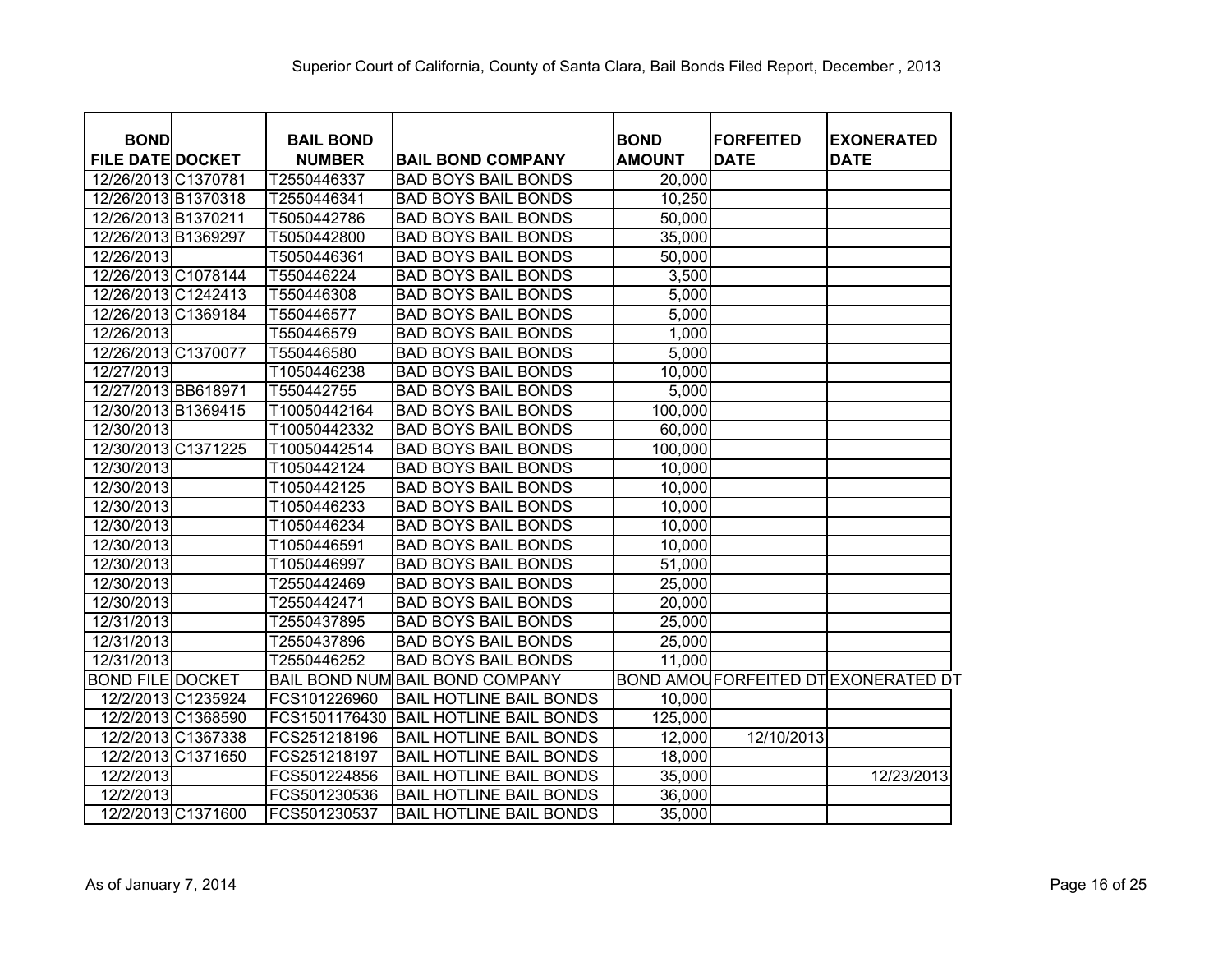| <b>BOND</b>             | <b>BAIL BOND</b> |                                       | <b>BOND</b>   | <b>FORFEITED</b> | <b>EXONERATED</b> |
|-------------------------|------------------|---------------------------------------|---------------|------------------|-------------------|
| <b>FILE DATE DOCKET</b> | <b>NUMBER</b>    | <b>BAIL BOND COMPANY</b>              | <b>AMOUNT</b> | <b>DATE</b>      | <b>DATE</b>       |
| 12/3/2013 C1354370      | FCS101227225     | <b>BAIL HOTLINE BAIL BONDS</b>        | 10,000        |                  |                   |
| 12/3/2013 F1346987      | FCS251218198     | <b>BAIL HOTLINE BAIL BONDS</b>        | 20,000        | 12/17/2013       |                   |
| 12/3/2013 C1370229      | FCS501230535     | <b>BAIL HOTLINE BAIL BONDS</b>        | 50,000        |                  |                   |
| 12/4/2013 C1369320      | FCS1001170945    | <b>BAIL HOTLINE BAIL BONDS</b>        | 85,000        |                  |                   |
| 12/4/2013 B1368200      | FCS1501184250    | <b>BAIL HOTLINE BAIL BONDS</b>        | 110,000       |                  |                   |
| 12/4/2013 C1367307      | FCS251218200     | <b>BAIL HOTLINE BAIL BONDS</b>        | 21,000        | 12/17/2013       |                   |
| 12/4/2013 C1371145      | FCS251227871     | <b>BAIL HOTLINE BAIL BONDS</b>        | 15,000        |                  |                   |
| 12/5/2013 C1370884      | FCS1001170944    | <b>BAIL HOTLINE BAIL BONDS</b>        | 76,000        |                  |                   |
| 12/5/2013 CC318781      | FCS101233278     | <b>BAIL HOTLINE BAIL BONDS</b>        | 5,000         |                  |                   |
| 12/6/2013 C1366346      |                  | FCS10011700943BAIL HOTLINE BAIL BONDS | 100,000       |                  |                   |
| 12/6/2013 C1360781      | FCS1001170942    | <b>BAIL HOTLINE BAIL BONDS</b>        | 100,000       |                  |                   |
| 12/6/2013 B1369527      | FCS101226958     | <b>BAIL HOTLINE BAIL BONDS</b>        | 10,000        |                  |                   |
| 12/6/2013 C1370582      | FCS101233238     | <b>BAIL HOTLINE BAIL BONDS</b>        | 10,000        | 12/23/2013       |                   |
| 12/6/2013 C1362597      | FCS101233240     | <b>BAIL HOTLINE BAIL BONDS</b>        | 6,000         |                  |                   |
| 12/6/2013               | FCS101233241     | <b>BAIL HOTLINE BAIL BONDS</b>        | 10,000        |                  |                   |
| 12/6/2013 B1370024      | FCS251218199     | <b>BAIL HOTLINE BAIL BONDS</b>        | 16,000        |                  |                   |
| 12/9/2013 C1106975      | FCS1001170935    | <b>BAIL HOTLINE BAIL BONDS</b>        | 100,000       |                  |                   |
| 12/9/2013 C1226899      | FCS1001170940    | <b>BAIL HOTLINE BAIL BONDS</b>        | 60,000        |                  |                   |
| 12/9/2013 C1370382      | FCS101233243     | <b>BAIL HOTLINE BAIL BONDS</b>        | 5,000         |                  |                   |
| 12/9/2013 C1368989      | FCS101233244     | <b>BAIL HOTLINE BAIL BONDS</b>        | 10,000        |                  |                   |
| 12/9/2013 C1357768      | FCS101233246     | <b>BAIL HOTLINE BAIL BONDS</b>        | 150,000       |                  | 12/9/2013         |
| 12/9/2013 C1357522      | FCS251227874     | <b>BAIL HOTLINE BAIL BONDS</b>        | 15,000        |                  |                   |
| 12/9/2013 C1370426      | FCS251227875     | <b>BAIL HOTLINE BAIL BONDS</b>        | 25,000        |                  |                   |
| 12/9/2013               | FCS501224857     | <b>BAIL HOTLINE BAIL BONDS</b>        | 50,000        |                  |                   |
| 12/10/2013              | FCS101233248     | <b>BAIL HOTLINE BAIL BONDS</b>        | 10,000        |                  |                   |
| 12/10/2013              | FCS251218194     | <b>BAIL HOTLINE BAIL BONDS</b>        | 25,000        |                  |                   |
| 12/10/2013 F1347731     | FCS251227659     | <b>BAIL HOTLINE BAIL BONDS</b>        | 20,000        |                  |                   |
| 12/10/2013              | FCS251230336     | <b>BAIL HOTLINE BAIL BONDS</b>        | 10,000        |                  |                   |
| 12/10/2013              | FCS501224858.    | <b>BAIL HOTLINE BAIL BONDS</b>        | 35,000        |                  |                   |
| 12/10/2013              | FCS501224859     | <b>BAIL HOTLINE BAIL BONDS</b>        | 35,000        |                  |                   |
| 12/11/2013 F1347322     | FCS101233242     | <b>BAIL HOTLINE BAIL BONDS</b>        | 10,000        |                  |                   |
| 12/11/2013 F1348157     | FCS251230334     | <b>BAIL HOTLINE BAIL BONDS</b>        | 15,000        |                  |                   |
| 12/11/2013              | FCS251230335     | <b>BAIL HOTLINE BAIL BONDS</b>        | 20,000        |                  |                   |
| 12/11/2013              | FCS501224860     | <b>BAIL HOTLINE BAIL BONDS</b>        | 40,000        |                  | 12/24/2013        |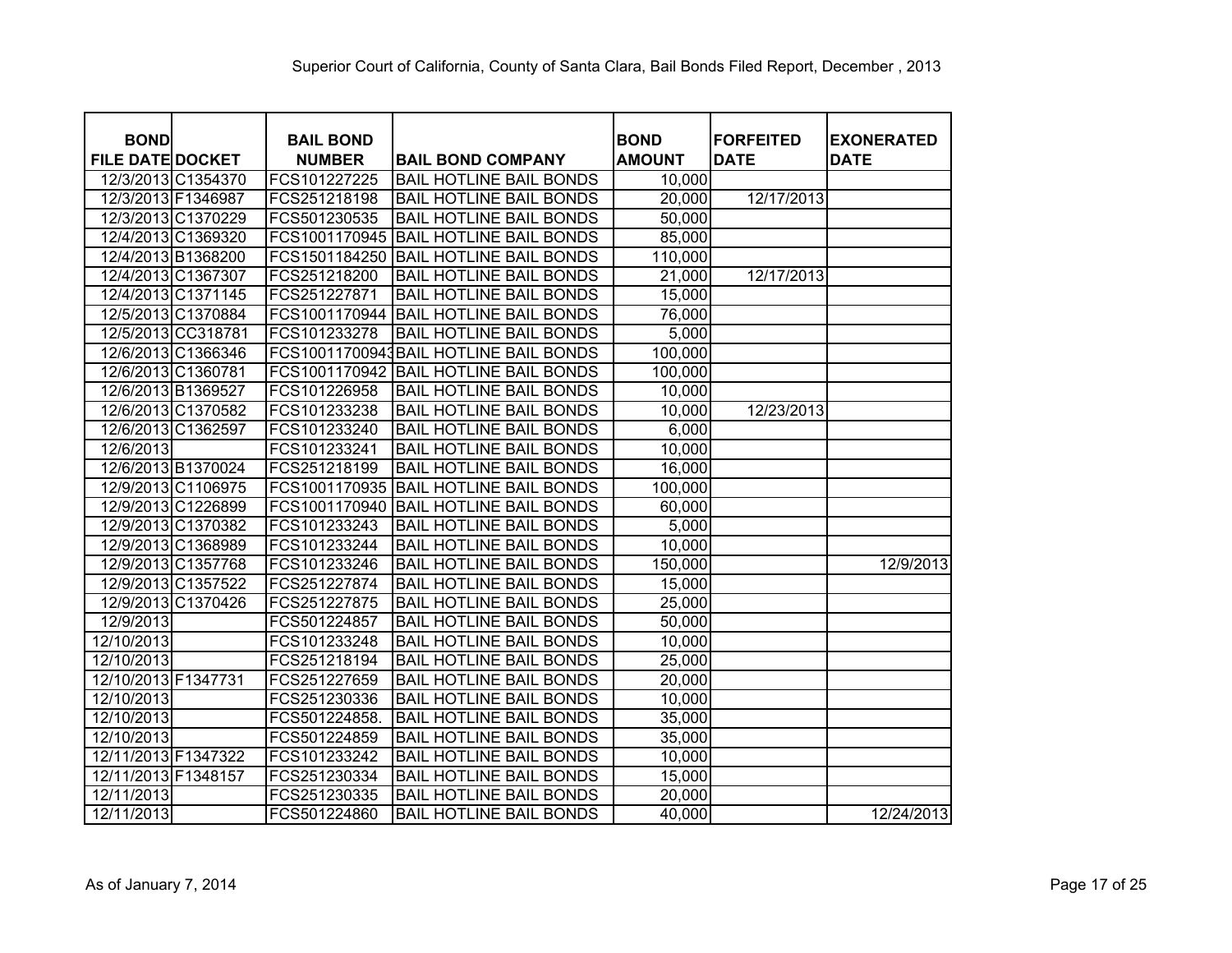| <b>BOND</b><br><b>FILE DATE DOCKET</b> | <b>BAIL BOND</b><br><b>NUMBER</b> | <b>BAIL BOND COMPANY</b>              | <b>BOND</b><br><b>AMOUNT</b> | <b>FORFEITED</b><br><b>DATE</b> | <b>EXONERATED</b><br><b>DATE</b> |
|----------------------------------------|-----------------------------------|---------------------------------------|------------------------------|---------------------------------|----------------------------------|
| 12/12/2013 C1370573                    | FCS251236518                      | <b>BAIL HOTLINE BAIL BONDS</b>        | 20,000                       |                                 |                                  |
| 12/12/2013                             | FCS251236520                      | <b>BAIL HOTLINE BAIL BONDS</b>        | 15,000                       |                                 |                                  |
| 12/12/2013 C1370999                    | FCS501233758                      | <b>BAIL HOTLINE BAIL BONDS</b>        | 45,000                       |                                 |                                  |
| 12/13/2013 C1372200                    | FCS1001229004                     | <b>BAIL HOTLINE BAIL BONDS</b>        | 60,000                       |                                 |                                  |
| 12/16/2013                             | FCS251236523                      | <b>BAIL HOTLINE BAIL BONDS</b>        | 15,000                       |                                 |                                  |
| 12/16/2013                             | FCS101233249                      | <b>BAIL HOTLINE BAIL BONDS</b>        | 10,000                       |                                 |                                  |
| 12/16/2013                             | FCS101236869                      | <b>BAIL HOTLINE BAIL BONDS</b>        | 10,000                       |                                 |                                  |
| 12/16/2013                             | FCS101236870                      | <b>BAIL HOTLINE BAIL BONDS</b>        | 10,000                       |                                 |                                  |
| 12/16/2013                             | FCS101236871                      | <b>BAIL HOTLINE BAIL BONDS</b>        | 10,000                       |                                 |                                  |
| 12/16/2013 C1362606                    | FCS251236521                      | <b>BAIL HOTLINE BAIL BONDS</b>        | 25,000                       |                                 |                                  |
| 12/16/2013                             | FCS251236522                      | <b>BAIL HOTLINE BAIL BONDS</b>        | 1,100,077                    |                                 |                                  |
| 12/17/2013 C1371751                    | FCS1001229003                     | <b>BAIL HOTLINE BAIL BONDS</b>        | 100,000                      |                                 |                                  |
| 12/17/2013 C1370997                    | FCS251236524                      | <b>BAIL HOTLINE BAIL BONDS</b>        | 25,000                       |                                 |                                  |
| 12/17/2013 B1367089                    | FCS501233762                      | <b>BAIL HOTLINE BAIL BONDS</b>        | 30,000                       |                                 |                                  |
| 12/18/2013                             | FCS101236868                      | <b>BAIL HOTLINE BAIL BONDS</b>        | 10,000                       |                                 |                                  |
| 12/18/2013 C1362921                    | FCS101236876                      | <b>BAIL HOTLINE BAIL BONDS</b>        | 5,000                        |                                 |                                  |
| 12/18/2013                             | FCS101236877                      | <b>BAIL HOTLINE BAIL BONDS</b>        | 7,000                        |                                 |                                  |
| 12/18/2013                             | FCS251236525                      | <b>BAIL HOTLINE BAIL BONDS</b>        | 25,000                       |                                 |                                  |
| 12/18/2013 C1361634                    | FCS501233763                      | <b>BAIL HOTLINE BAIL BONDS</b>        | 50,000                       |                                 |                                  |
| 12/19/2013                             | FCS101236873                      | <b>BAIL HOTLINE BAIL BONDS</b>        | 4,000                        |                                 |                                  |
| 12/19/2013                             | FCS101236874                      | <b>BAIL HOTLINE BAIL BONDS</b>        | 3,000                        |                                 |                                  |
| 12/19/2013 C1371394                    | FCS251243646                      | <b>BAIL HOTLINE BAIL BONDS</b>        | 12,000                       |                                 |                                  |
| 12/20/2013 F1349408                    | FCS101240554                      | <b>BAIL HOTLINE BAIL BONDS</b>        | 7,500                        |                                 |                                  |
| 12/20/2013 F1349408                    | FCS101240557                      | <b>BAIL HOTLINE BAIL BONDS</b>        | 7,500                        | 12/26/2013                      | 12/26/2013                       |
| 12/20/2013 C1371665                    |                                   | FCSW101240553 BAIL HOTLINE BAIL BONDS | 10,000                       |                                 |                                  |
| 12/23/2013 C1370774                    | FCS101240558                      | <b>BAIL HOTLINE BAIL BONDS</b>        | 10,000                       |                                 |                                  |
| 12/23/2013                             | FCS101240559                      | <b>BAIL HOTLINE BAIL BONDS</b>        | 10,000                       |                                 |                                  |
| 12/23/2013                             | FCS251243648                      | <b>BAIL HOTLINE BAIL BONDS</b>        | 25,000                       |                                 |                                  |
| 12/24/2013 C1350233                    | FCS101240562                      | <b>BAIL HOTLINE BAIL BONDS</b>        | 5,000                        |                                 |                                  |
| 12/26/2013 B1367366                    | FCS1001229049                     | <b>BAIL HOTLINE BAIL BONDS</b>        | 75,000                       |                                 |                                  |
| 12/26/2013 C1371794                    | FCS101233252                      | <b>BAIL HOTLINE BAIL BONDS</b>        | 10,000                       |                                 |                                  |
| 12/26/2013 C1371628                    | FCS251230337                      | <b>BAIL HOTLINE BAIL BONDS</b>        | 25,000                       |                                 |                                  |
| 12/26/2013 C1245138                    | FCS251236526                      | <b>BAIL HOTLINE BAIL BONDS</b>        | 12,000                       |                                 |                                  |
| 12/26/2013 B1470332                    | FCS251243647                      | <b>BAIL HOTLINE BAIL BONDS</b>        | 20,000                       | 1/3/2014                        |                                  |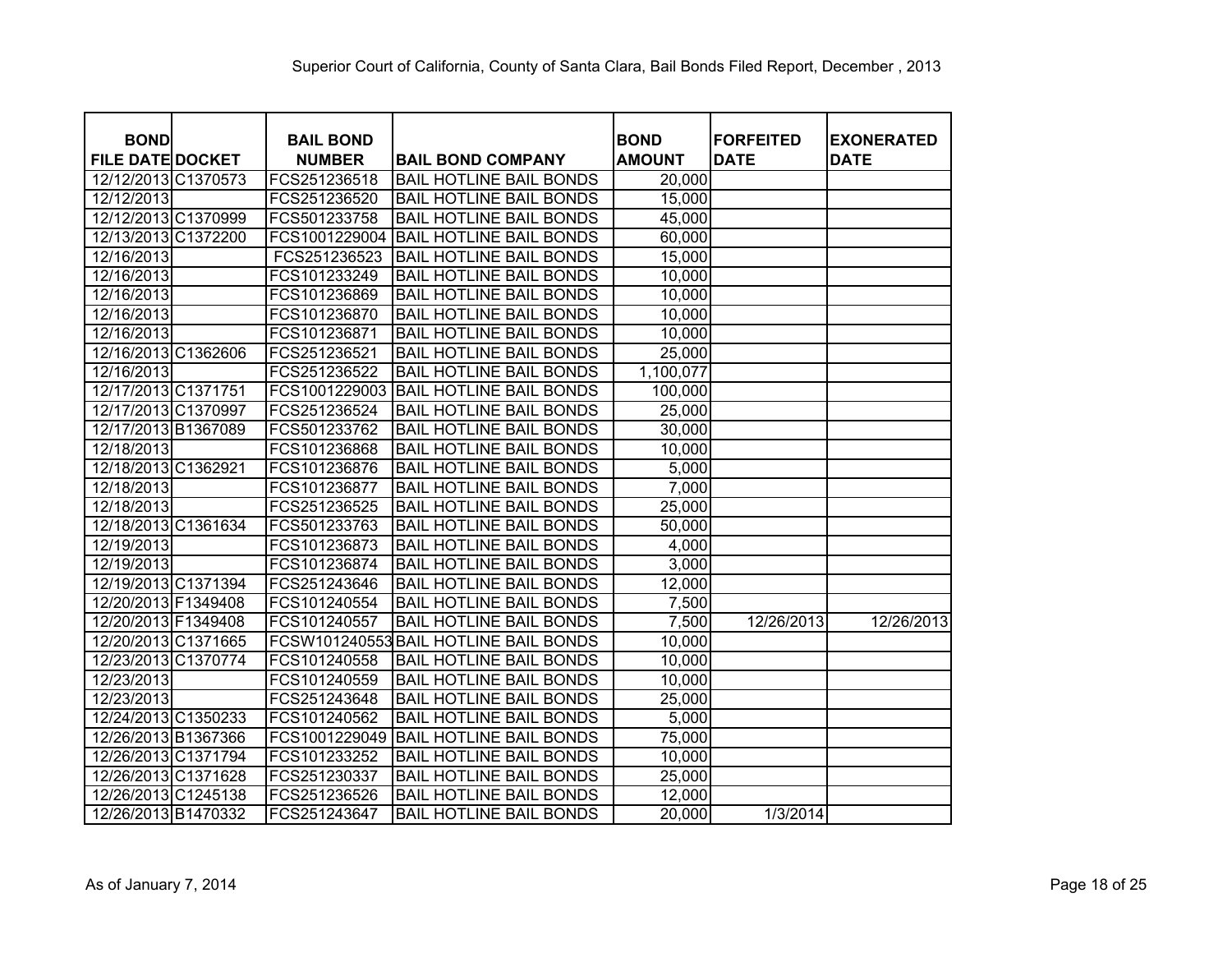| <b>BOND</b><br><b>FILE DATE DOCKET</b> | <b>BAIL BOND</b><br><b>NUMBER</b> | <b>BAIL BOND COMPANY</b>            | <b>BOND</b><br><b>AMOUNT</b> | <b>FORFEITED</b><br><b>DATE</b> | <b>EXONERATED</b><br><b>DATE</b> |
|----------------------------------------|-----------------------------------|-------------------------------------|------------------------------|---------------------------------|----------------------------------|
| 12/26/2013                             | FCS251243650                      | <b>BAIL HOTLINE BAIL BONDS</b>      | 11,000                       |                                 |                                  |
| 12/26/2013                             | FCS501239309                      | <b>BAIL HOTLINE BAIL BONDS</b>      | 50,000                       |                                 |                                  |
| 12/27/2013                             | FCS501233764                      | <b>BAIL HOTLINE BAIL BONDS</b>      | 30,000                       |                                 |                                  |
| 12/30/2013 C1370824                    | FCS251244624                      | <b>BAIL HOTLINE BAIL BONDS</b>      | 15,000                       |                                 |                                  |
| 12/30/2013                             | FCS251244625                      | <b>BAIL HOTLINE BAIL BONDS</b>      | 25,000                       |                                 |                                  |
| 12/30/2013                             | FCS251244626                      | <b>BAIL HOTLINE BAIL BONDS</b>      | 11,000                       |                                 |                                  |
| 12/30/2013                             | FCS251244627                      | <b>BAIL HOTLINE BAIL BONDS</b>      | 11,000                       |                                 |                                  |
| 12/30/2013 C1367480                    | FCS501233765                      | <b>BAIL HOTLINE BAIL BONDS</b>      | 50,000                       |                                 |                                  |
| 12/30/2013                             | FCS501233767                      | <b>BAIL HOTLINE BAIL BONDS</b>      | 50,000                       |                                 |                                  |
| 12/31/2013 C1247087                    | FCS1001194618                     | <b>BAIL HOTLINE BAIL BONDS</b>      | 100,000                      |                                 |                                  |
| 12/31/2013                             | FCS251230338                      | <b>BAIL HOTLINE BAIL BONDS</b>      | 25,000                       |                                 |                                  |
| 12/31/2013 C1472257                    | FCS501241025                      | <b>BAIL HOTLINE BAIL BONDS</b>      | 36,000                       |                                 |                                  |
| 12/23/2013 B1369382                    | AS111980                          | BEVERLY NELSON BAIL BON             | 150,000                      |                                 |                                  |
| 12/4/2013 B1369942                     |                                   | 510535488 BODYGUARD BAIL BONDS      | 50,000                       |                                 |                                  |
| 12/16/2013                             | 2013CC022187                      | ED MUMBERT BAIL BONDS               | 25,000                       |                                 |                                  |
| 12/19/2013 B1370097                    | 2013DD007109                      | ED MUMBERT BAIL BONDS               | 50,000                       |                                 |                                  |
| 12/31/2013 C1350779                    | S5002082792                       | EDUARDO GUILARTE BAIL BO            | 6,000                        |                                 |                                  |
| 12/9/2013 C1370471                     |                                   | 5271826972 EIGHT BALL BAIL BONDS    | 25,000                       |                                 |                                  |
| 12/9/2013 C1360203                     |                                   | 5271827007 EIGHT BALL BAIL BONDS    | 10,000                       |                                 |                                  |
| 12/10/2013 F1348496                    |                                   | 5112375556 EIGHT BALL BAIL BONDS    | 7,500                        |                                 |                                  |
| 12/11/2013                             |                                   | 5551038167 EIGHT BALL BAIL BONDS    | 50,000                       |                                 | 12/24/2013                       |
| 12/17/2013 F1346497                    |                                   | 5112380519 EIGHT BALL BAIL BONDS    | 7,500                        |                                 |                                  |
| 12/31/2013                             | 5112381347                        | <b>EIGHT BALL BAIL BONDS</b>        | 10,000                       |                                 |                                  |
| 12/17/2013 B1369349                    | IS50K91890                        | ERICH CAMPANA BAIL BOND             | 50,000                       |                                 |                                  |
| 12/3/2013 C1370725                     | T1050428942                       | <b>GOLDEN STATE BAIL BONDS</b>      | 10,000                       |                                 |                                  |
| 12/12/2013 B1262419                    | T1550442702                       | <b>GOLDEN STATE BAIL BONDS</b>      | 15,000                       |                                 |                                  |
| 12/20/2013 C1368313                    | T2550442070                       | <b>GOLDEN STATE BAIL BONDS</b>      | 16,000                       |                                 |                                  |
| 12/20/2013 B1368130                    | T5050442705                       | <b>GOLDEN STATE BAIL BONDS</b>      | 30,000                       |                                 |                                  |
| 12/20/2013 C1353173                    | T5050442706                       | <b>GOLDEN STATE BAIL BONDS</b>      | 50,000                       |                                 |                                  |
| 12/26/2013 C1369887                    | 2013CC016007                      | <b>JM BAIL BONDS</b>                | 15,000                       |                                 |                                  |
| 12/3/2013 C1369910                     | 2013CC015566                      | KATHY ERKEN BAIL BONDS              | 15,000                       |                                 |                                  |
| 12/23/2013 B1369887                    | A1000696469                       | KEITH CARTER BAIL BONDS             | 10,000                       |                                 |                                  |
| 12/30/2013 B1369789                    |                                   | 81000708026 KEITH CARTER BAIL BONDS | 10,000                       |                                 |                                  |
| 12/30/2013 B1369789                    | A1000708026                       | KEITH CARTER BAIL BONDS             | 10,000                       |                                 |                                  |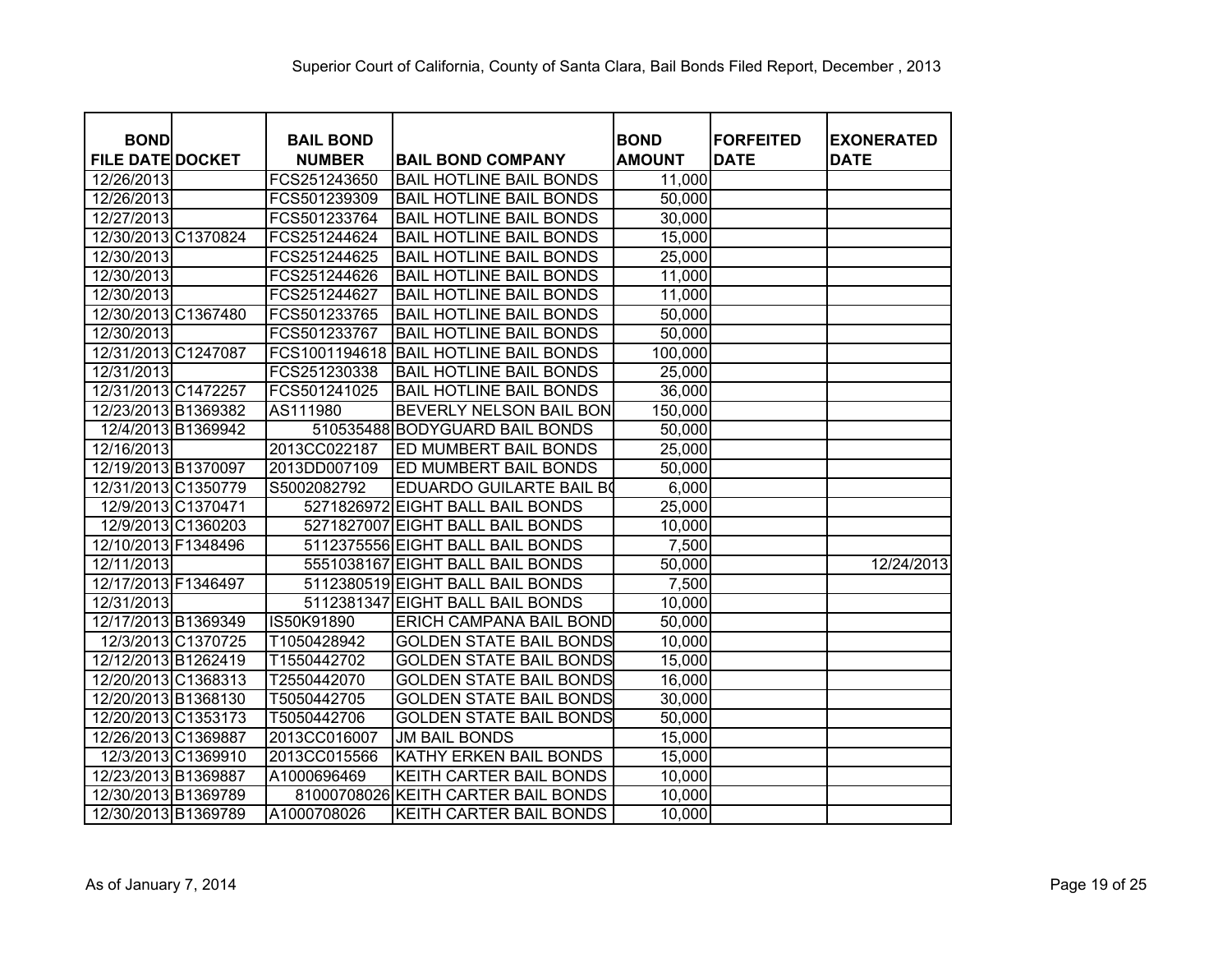| <b>BOND</b>             | <b>BAIL BOND</b> |                          | <b>BOND</b>   | <b>FORFEITED</b> | <b>EXONERATED</b> |
|-------------------------|------------------|--------------------------|---------------|------------------|-------------------|
| <b>FILE DATE DOCKET</b> | <b>NUMBER</b>    | <b>BAIL BOND COMPANY</b> | <b>AMOUNT</b> | <b>DATE</b>      | <b>DATE</b>       |
| 12/2/2013 C1369426      | S5001998935      | <b>LATINO BAIL BONDS</b> | 40,000        |                  | 12/9/2013         |
| 12/3/2013               | S0502001386      | <b>LATINO BAIL BONDS</b> | 1,000         |                  |                   |
| 12/4/2013 B1368911      | S1002019548      | <b>LATINO BAIL BONDS</b> | 10,000        |                  |                   |
| 12/30/2013 C1367384     | S2502052445      | <b>LATINO BAIL BONDS</b> | 20,000        |                  |                   |
| 12/2/2013 C1350880      |                  | 551019889 LE BAIL BONDS  | 30,000        |                  |                   |
| 12/2/2013               |                  | 5112205692 LE BAIL BONDS | 5,000         |                  |                   |
| 12/2/2013 C1067859      |                  | 5112277273 LE BAIL BONDS | 5,000         |                  |                   |
| 12/2/2013               |                  | 5112277286 LE BAIL BONDS | 10,000        |                  |                   |
| 12/2/2013               |                  | 5271810353 LE BAIL BONDS | 25,000        |                  |                   |
| 12/2/2013               |                  | 5271810379 LE BAIL BONDS | 25,000        |                  |                   |
| 12/2/2013 C1247540      |                  | 5271812430 LE BAIL BONDS | 15,000        |                  |                   |
| 12/3/2013 F1346617      |                  | 5112277260 LE BAIL BONDS | 5,000         |                  |                   |
| 12/4/2013               | AS30K72119       | LE BAIL BONDS            | 10,000        |                  |                   |
| 12/4/2013               | AS30K73190       | LE BAIL BONDS            | 20,000        |                  |                   |
| 12/5/2013 C1367655      |                  | 5105344498 LE BAIL BONDS | 25,000        |                  |                   |
| 12/5/2013 C1371539      |                  | 5112260785 LE BAIL BONDS | 5,000         |                  |                   |
| 12/6/2013 F1349427      |                  | 5271755993 LE BAIL BONDS | 25,000        |                  |                   |
| 12/9/2013 C1369008      |                  | 5105393540 LE BAIL BONDS | 100,000       |                  |                   |
| 12/9/2013 C1370745      |                  | 5105393553 LE BAIL BONDS | 70,000        |                  |                   |
| 12/9/2013               |                  | 5150001913 LE BAIL BONDS | 150,000       |                  |                   |
| 12/10/2013 C1372209     |                  | 5271810436 LE BAIL BONDS | 25,000        |                  |                   |
| 12/10/2013              |                  | 5271810449 LE BAIL BONDS | 25,000        |                  |                   |
| 12/11/2013              | AS30K73189       | LE BAIL BONDS            | 10,000        |                  |                   |
| 12/12/2013              |                  | 5112341828 LE BAIL BONDS | 10,000        |                  |                   |
| 12/12/2013              |                  | 5271810452 LE BAIL BONDS | 20,000        |                  |                   |
| 12/16/2013 C1366663     |                  | 5112260772 LE BAIL BONDS | 2,000         |                  |                   |
| 12/16/2013              |                  | 5551044166 LE BAIL BONDS | 50,000        |                  |                   |
| 12/16/2013              | AS30K72118       | LE BAIL BONDS            | 15,000        |                  |                   |
| 12/18/2013              | AS30K69967       | LE BAIL BONDS            | 10,000        |                  |                   |
| 12/18/2013 C1355684     | AS30K71407       | LE BAIL BONDS            | 5,000         |                  |                   |
| 12/20/2013 B1370223     | AS30K70887       | LE BAIL BONDS            | 10,000        |                  |                   |
| 12/20/2013              | AS30K72115       | LE BAIL BONDS            | 10,000        |                  |                   |
| 12/23/2013              |                  | 5551044153 LE BAIL BONDS | 31,000        |                  |                   |
| 12/23/2013              |                  | 5551044207 LE BAIL BONDS | 30,000        |                  |                   |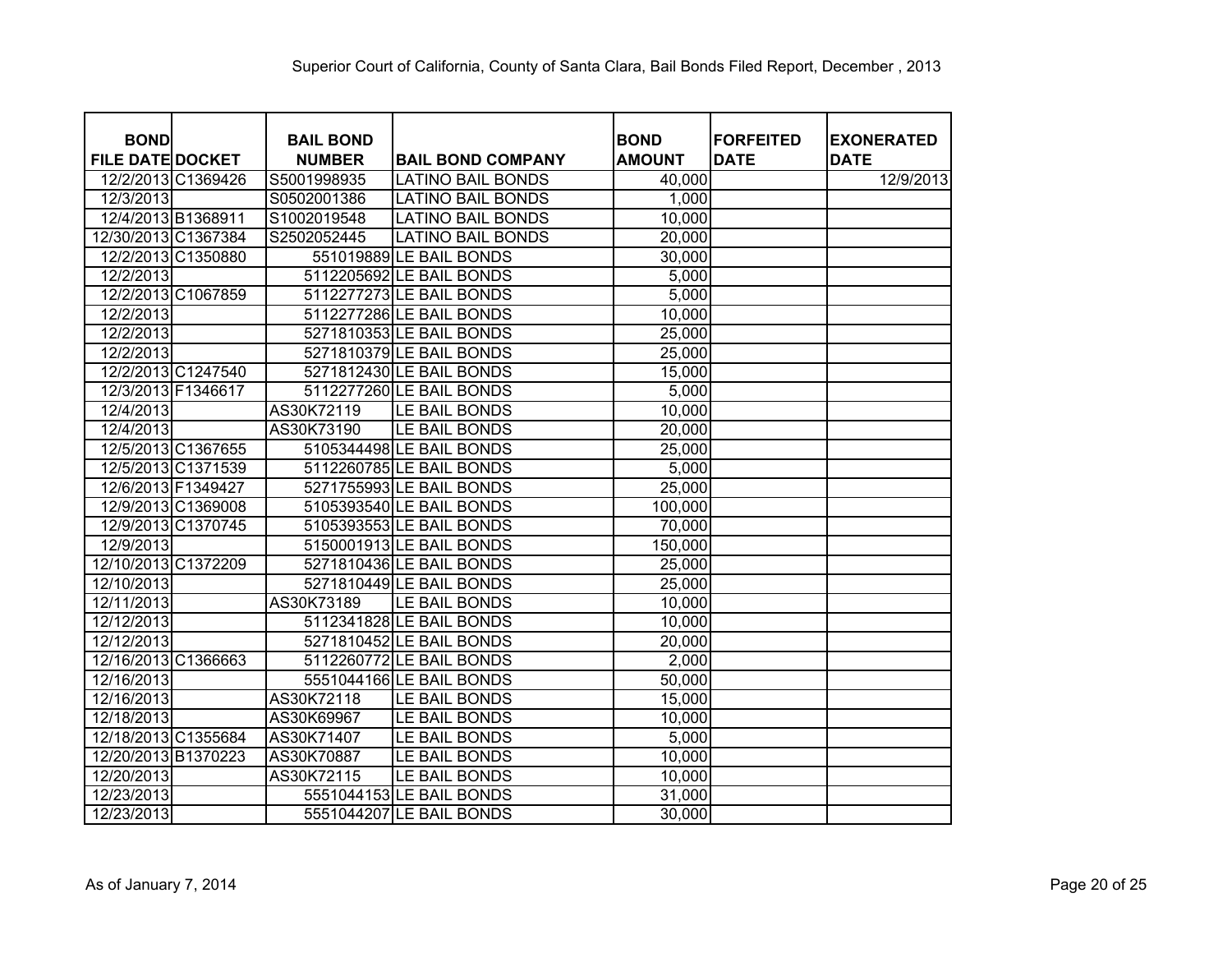| <b>BOND</b><br><b>FILE DATE DOCKET</b> | <b>BAIL BOND</b><br><b>NUMBER</b> | <b>BAIL BOND COMPANY</b>  | <b>BOND</b><br><b>AMOUNT</b> | <b>FORFEITED</b><br><b>DATE</b> | <b>EXONERATED</b><br><b>DATE</b> |
|----------------------------------------|-----------------------------------|---------------------------|------------------------------|---------------------------------|----------------------------------|
| 12/23/2013                             | AS30K72111                        | LE BAIL BONDS             | 5,000                        |                                 |                                  |
| 12/24/2013 C1370336                    |                                   | 5105360890 LE BAIL BONDS  | 100,000                      |                                 |                                  |
| 12/26/2013                             |                                   | 5551020911 LE BAIL BONDS  | 35,000                       |                                 |                                  |
| 12/26/2013                             | AS30K72114                        | LE BAIL BONDS             | 10,000                       |                                 |                                  |
| 12/27/2013                             | AS30K72112                        | LE BAIL BONDS             | 11,000                       |                                 |                                  |
| 12/30/2013 C1233107                    |                                   | 511234183 LE BAIL BONDS   | 5,000                        |                                 |                                  |
| 12/30/2013                             |                                   | 5112061106 LE BAIL BONDS  | 10,000                       |                                 |                                  |
| 12/30/2013                             |                                   | 5271756031 LE BAIL BONDS  | 25,000                       |                                 |                                  |
| 12/30/2013                             | AS30K72113                        | LE BAIL BONDS             | 25,000                       |                                 |                                  |
| 12/31/2013                             |                                   | 5112341815 LE BAIL BONDS  | 10,000                       |                                 |                                  |
| 12/31/2013                             |                                   | 5112341844 LE BAIL BONDS  | 10,000                       |                                 |                                  |
| 12/31/2013                             |                                   | 5271755951 LE BAIL BONDS  | 25,000                       |                                 |                                  |
| 12/20/2013 C1368970                    | 2013BB033002                      | <b>LIBERTY BAIL BONDS</b> | 10,000                       |                                 |                                  |
| 12/2/2013                              | 2013AA110508                      | <b>LUNA BAIL BONDS</b>    | 1,000                        |                                 |                                  |
| 12/2/2013 C1369438                     | 2013AA110509                      | <b>LUNA BAIL BONDS</b>    | 5,000                        |                                 |                                  |
| 12/2/2013 C1348274                     | 2013AA110510                      | <b>LUNA BAIL BONDS</b>    | 5,000                        |                                 |                                  |
| 12/2/2013                              | 2013BB031923                      | <b>LUNA BAIL BONDS</b>    | 10,000                       |                                 |                                  |
| 12/2/2013                              | 2013BB033581                      | <b>LUNA BAIL BONDS</b>    | 10,000                       |                                 |                                  |
| 12/2/2013                              | 2013BB033582                      | <b>LUNA BAIL BONDS</b>    | 10,000                       |                                 |                                  |
| 12/2/2013                              | 2013CC023307                      | <b>LUNA BAIL BONDS</b>    | 20,000                       |                                 |                                  |
| 12/2/2013                              | 2013DD013107                      | <b>LUNA BAIL BONDS</b>    | 25,000                       |                                 |                                  |
| 12/2/2013 C1370461                     | 2013DD013507                      | <b>LUNA BAIL BONDS</b>    | 11,250                       |                                 |                                  |
| 12/3/2013                              | 2013AA113484                      | <b>LUNA BAIL BONDS</b>    | 5,000                        |                                 | 12/17/2013                       |
| 12/4/2013 B1369946                     | 2013BB033583                      | <b>LUNA BAIL BONDS</b>    | 10,000                       |                                 |                                  |
| 12/4/2013                              | 2013BB033585                      | <b>LUNA BAIL BONDS</b>    | 10,000                       |                                 |                                  |
| 12/4/2013 F1349136                     | 2013CC023305                      | <b>LUNA BAIL BONDS</b>    | 15,000                       |                                 |                                  |
| 12/4/2013 F1349230                     | 2013DD013618                      | <b>LUNA BAIL BONDS</b>    | 30,000                       |                                 |                                  |
| 12/4/2013 B1369980                     | 2013DD013619                      | <b>LUNA BAIL BONDS</b>    | 50,000                       |                                 |                                  |
| 12/5/2013 F1349231                     | 2013DD013506                      | <b>LUNA BAIL BONDS</b>    | 35,000                       |                                 |                                  |
| 12/6/2013 C1365826                     | 2013DD013620                      | <b>LUNA BAIL BONDS</b>    | 15,000                       |                                 |                                  |
| 12/6/2013                              | 2013EE006409                      | <b>LUNA BAIL BONDS</b>    | 25,000                       |                                 |                                  |
| 12/9/2013 CC303121                     | 2013CC023429                      | <b>LUNA BAIL BONDS</b>    | 30,000                       |                                 |                                  |
| 12/9/2013 C1370368                     | 2013DD013605                      | <b>LUNA BAIL BONDS</b>    | 15,000                       |                                 |                                  |
| 12/9/2013                              | 2013DD013701                      | <b>LUNA BAIL BONDS</b>    | 36,000                       |                                 |                                  |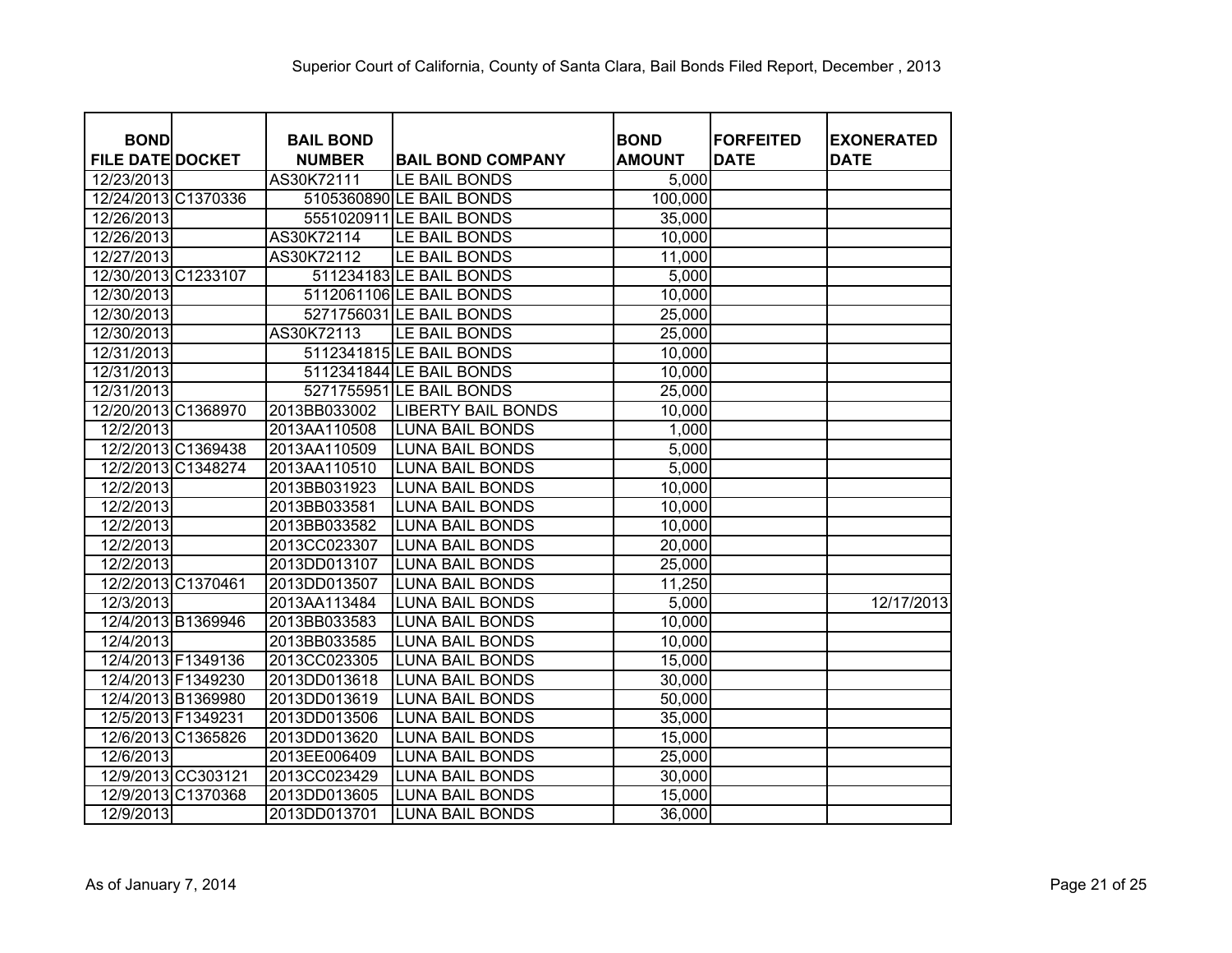| <b>BOND</b>             | <b>BAIL BOND</b> |                               | <b>BOND</b>   | <b>FORFEITED</b> | <b>EXONERATED</b> |
|-------------------------|------------------|-------------------------------|---------------|------------------|-------------------|
| <b>FILE DATE DOCKET</b> | <b>NUMBER</b>    | <b>BAIL BOND COMPANY</b>      | <b>AMOUNT</b> | <b>DATE</b>      | <b>DATE</b>       |
| 12/10/2013 B1152463     | 2013AA114243     | <b>LUNA BAIL BONDS</b>        | 5,000         |                  |                   |
| 12/10/2013              | 2013CC023430     | <b>LUNA BAIL BONDS</b>        | 25,000        |                  |                   |
| 12/11/2013 C1370964     | 2013BB033909     | <b>LUNA BAIL BONDS</b>        | 10,000        |                  |                   |
| 12/12/2013 C1368265     | 2013BB033910     | <b>LUNA BAIL BONDS</b>        | 10,000        |                  |                   |
| 12/16/2013              | 2013BB033904     | <b>LUNA BAIL BONDS</b>        | 10,000        |                  |                   |
| 12/16/2013              | 2013CC023428     | <b>LUNA BAIL BONDS</b>        | 12,000        |                  |                   |
| 12/16/2013              | 2013CC023437     | <b>LUNA BAIL BONDS</b>        | 25,000        |                  |                   |
| 12/18/2013 C1371651     | 2013BB033901     | <b>LUNA BAIL BONDS</b>        | 10,000        |                  |                   |
| 12/19/2013 B1154302     | 2013AA112053     | <b>LUNA BAIL BONDS</b>        | 5,000         |                  |                   |
| 12/19/2013              | 2013BB033700     | <b>LUNA BAIL BONDS</b>        | 10,000        |                  |                   |
| 12/20/2013 C1352107     | 2013CC023435     | <b>LUNA BAIL BONDS</b>        | 15,000        |                  |                   |
| 12/20/2013 B1370206     | 2013DD013705     | <b>LUNA BAIL BONDS</b>        | 35,000        |                  |                   |
| 12/23/2013              | 2013CC023433     | <b>LUNA BAIL BONDS</b>        | 15,000        |                  |                   |
| 12/23/2013              | 2013CC023436     | <b>LUNA BAIL BONDS</b>        | 15,000        |                  |                   |
| 12/24/2013 B1370084     | 2013CC023438     | <b>LUNA BAIL BONDS</b>        | 25,000        |                  |                   |
| 12/26/2013 F1349333     | 2013AA114090     | <b>LUNA BAIL BONDS</b>        | 5,000         |                  |                   |
| 12/26/2013              | 2013BB033802     | <b>LUNA BAIL BONDS</b>        | 11,000        |                  |                   |
| 12/26/2013              | 2013DD013706     | <b>LUNA BAIL BONDS</b>        | 15,000        |                  |                   |
| 12/26/2013 F1349490     | 2013EE005478     | <b>LUNA BAIL BONDS</b>        | 45,000        |                  |                   |
| 12/27/2013              | 2013BB033803     | <b>LUNA BAIL BONDS</b>        | 10,000        |                  |                   |
| 12/30/2013 C1372035     | 2013AA109467     | <b>LUNA BAIL BONDS</b>        | 5,000         |                  |                   |
| 12/30/2013 C1372044     | 2013AA109469     | <b>LUNA BAIL BONDS</b>        | 5,000         |                  |                   |
| 12/30/2013              | 2013BB033699     | <b>LUNA BAIL BONDS</b>        | 10,000        |                  |                   |
| 12/30/2013              | 2013BB033903     | <b>LUNA BAIL BONDS</b>        | 10,250        |                  |                   |
| 12/30/2013              | 2013CC023432     | <b>LUNA BAIL BONDS</b>        | 12,000        |                  |                   |
| 12/30/2013              | 2013EE006397     | <b>LUNA BAIL BONDS</b>        | 10,000        |                  |                   |
| 12/30/2013 F1139617     | 2013EE006398     | <b>LUNA BAIL BONDS</b>        | 20,000        |                  |                   |
| 12/30/2013              | 2013EE006399     | <b>LUNA BAIL BONDS</b>        | 11,000        |                  |                   |
| 12/30/2013              | 2013EE006441     | <b>LUNA BAIL BONDS</b>        | 21,000        |                  |                   |
| 12/30/2013 C1363935     | 2014GG000147     | <b>LUNA BAIL BONDS</b>        | 500,000       |                  |                   |
| 12/31/2013 C1371455     | 2013DD013304     | <b>LUNA BAIL BONDS</b>        | 50,000        |                  |                   |
| 12/31/2013              | 2013EE006052     | <b>LUNA BAIL BONDS</b>        | 100,000       |                  |                   |
| 12/5/2013 C1356778      | A5000714581      | <b>MARK GARCIA BAIL BONDS</b> | 50,000        |                  |                   |
| 12/26/2013 B1262877     | S1002018941      | <b>MOLLY BAIL BOND</b>        | 10,000        |                  |                   |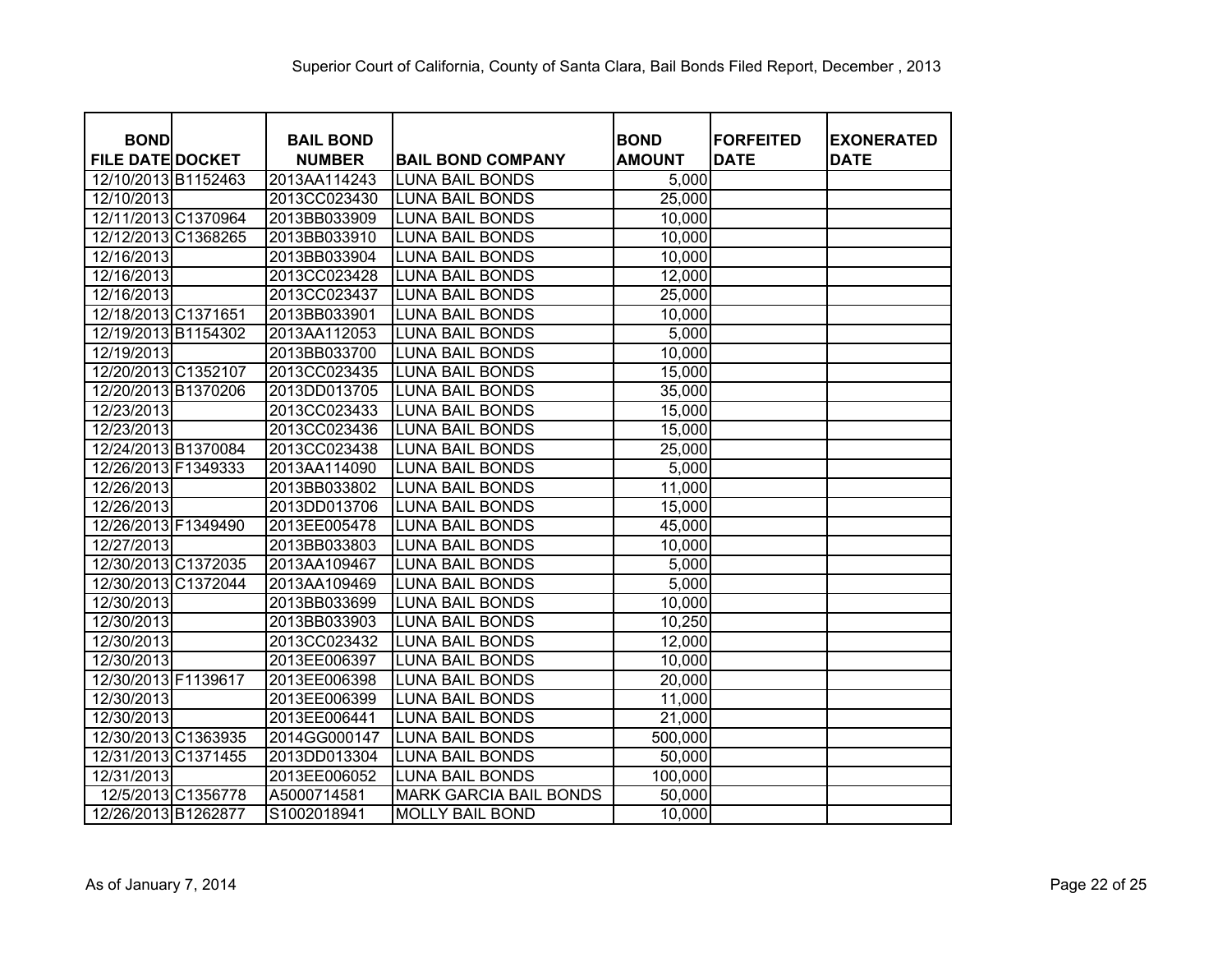| <b>BOND</b>             | <b>BAIL BOND</b> |                                  | <b>BOND</b>   | <b>FORFEITED</b> | <b>EXONERATED</b> |
|-------------------------|------------------|----------------------------------|---------------|------------------|-------------------|
| <b>FILE DATE DOCKET</b> | <b>NUMBER</b>    | <b>BAIL BOND COMPANY</b>         | <b>AMOUNT</b> | <b>DATE</b>      | <b>DATE</b>       |
| 12/13/2013 C1371204     | U2520480214      | <b>NOR CAL BAIL BONDS</b>        | 20,000        |                  |                   |
| 12/2/2013 C1370240      | S0502101437      | <b>OUT NOW BAIL BONDS</b>        | 1,000         |                  |                   |
| 12/2/2013               | 2013CC023297     | PACIFIC COAST BAIL BONDS         | 25,000        |                  |                   |
| 12/3/2013 C1229232      | 2013DD013627     | PACIFIC COAST BAIL BONDS         | 50,000        | 12/17/2013       |                   |
| 12/4/2013               | 2013CC023298     | PACIFIC COAST BAIL BONDS         | 25,000        |                  |                   |
| 12/4/2013 B1369121      | 2013EE006315     | PACIFIC COAST BAIL BONDS         | 8,000         |                  |                   |
| 12/6/2013               | 2013CC023299     | PACIFIC COAST BAIL BONDS         | 25,000        |                  |                   |
| 12/9/2013               | 2013EE006232     | PACIFIC COAST BAIL BONDS         | 25,000        |                  |                   |
| 12/10/2013              | 2013BB033598     | PACIFIC COAST BAIL BONDS         | 10,000        |                  |                   |
| 12/10/2013              | 2013EE006415     | PACIFIC COAST BAIL BONDS         | 15,000        |                  |                   |
| 12/11/2013 F1349381     | 2013BB033596     | PACIFIC COAST BAIL BONDS         | 11,000        |                  |                   |
| 12/11/2013 F1349256     | 2013BB033597     | PACIFIC COAST BAIL BONDS         | 10,000        |                  | 12/18/2013        |
| 12/11/2013 F1348022     | 2013CC023300     | PACIFIC COAST BAIL BONDS         | 25,000        |                  |                   |
| 12/11/2013 C1369994     | 2013EE006414     | PACIFIC COAST BAIL BONDS         | 65,000        |                  |                   |
| 12/16/2013 C1368958     | 2013AA111514     | PACIFIC COAST BAIL BONDS         | 5,000         |                  |                   |
| 12/16/2013              | 2013CC023460     | PACIFIC COAST BAIL BONDS         | 25,000        |                  |                   |
| 12/16/2013              | 2013CC023461     | PACIFIC COAST BAIL BONDS         | 30,000        |                  |                   |
| 12/17/2013 C1369186     | 2013BB033857     | PACIFIC COAST BAIL BONDS         | 10,000        |                  |                   |
| 12/19/2013 CC775994     | 2013BB033595     | PACIFIC COAST BAIL BONDS         | 10,000        |                  |                   |
| 12/19/2013 C1369001     | 2013BB033858     | PACIFIC COAST BAIL BONDS         | 5,000         |                  |                   |
| 12/20/2013              | 2013CC023462     | PACIFIC COAST BAIL BONDS         | 25,000        |                  |                   |
| 12/20/2013 B1369731     | 2013EE006316     | PACIFIC COAST BAIL BONDS         | 75,000        |                  |                   |
| 12/23/2013              | 2013CC023463     | PACIFIC COAST BAIL BONDS         | 6,250         |                  |                   |
| 12/23/2013              | 2013DD013713     | PACIFIC COAST BAIL BONDS         | 10,000        |                  |                   |
| 12/23/2013              | 2013EE006416     | PACIFIC COAST BAIL BONDS         | 45,000        |                  |                   |
| 12/24/2013 C1370336     | 2013EE006449     | PACIFIC COAST BAIL BONDS         | 100,000       |                  |                   |
| 12/26/2013              | 2013CC023468     | PACIFIC COAST BAIL BONDS         | 15,000        |                  |                   |
| 12/3/2013               | 2013CC022696     | RAMIREZ BAIL BONDS               | 25,000        |                  | 12/16/2013        |
| 12/4/2013               |                  | 5271827403 REASONABLE BAIL BONDS | 15,000        |                  |                   |
| 12/26/2013 C1370076     |                  | 5105393438 REASONABLE BAIL BONDS | 75,000        |                  |                   |
| 12/2/2013 C1365979      | IS15K284150      | <b>REIDY BAIL BONDS</b>          | 10,000        |                  | 12/10/2013        |
| 12/2/2013 C1122306      | IS15K284151      | <b>REIDY BAIL BONDS</b>          | 1,000         |                  | 12/10/2013        |
| 12/2/2013 C1370264      | IS15K284152      | <b>REIDY BAIL BONDS</b>          | 5,000         |                  | 12/10/2013        |
| 12/20/2013 C1354120     | IS50K98590       | <b>REIDY BAIL BONDS</b>          | 50,000        |                  |                   |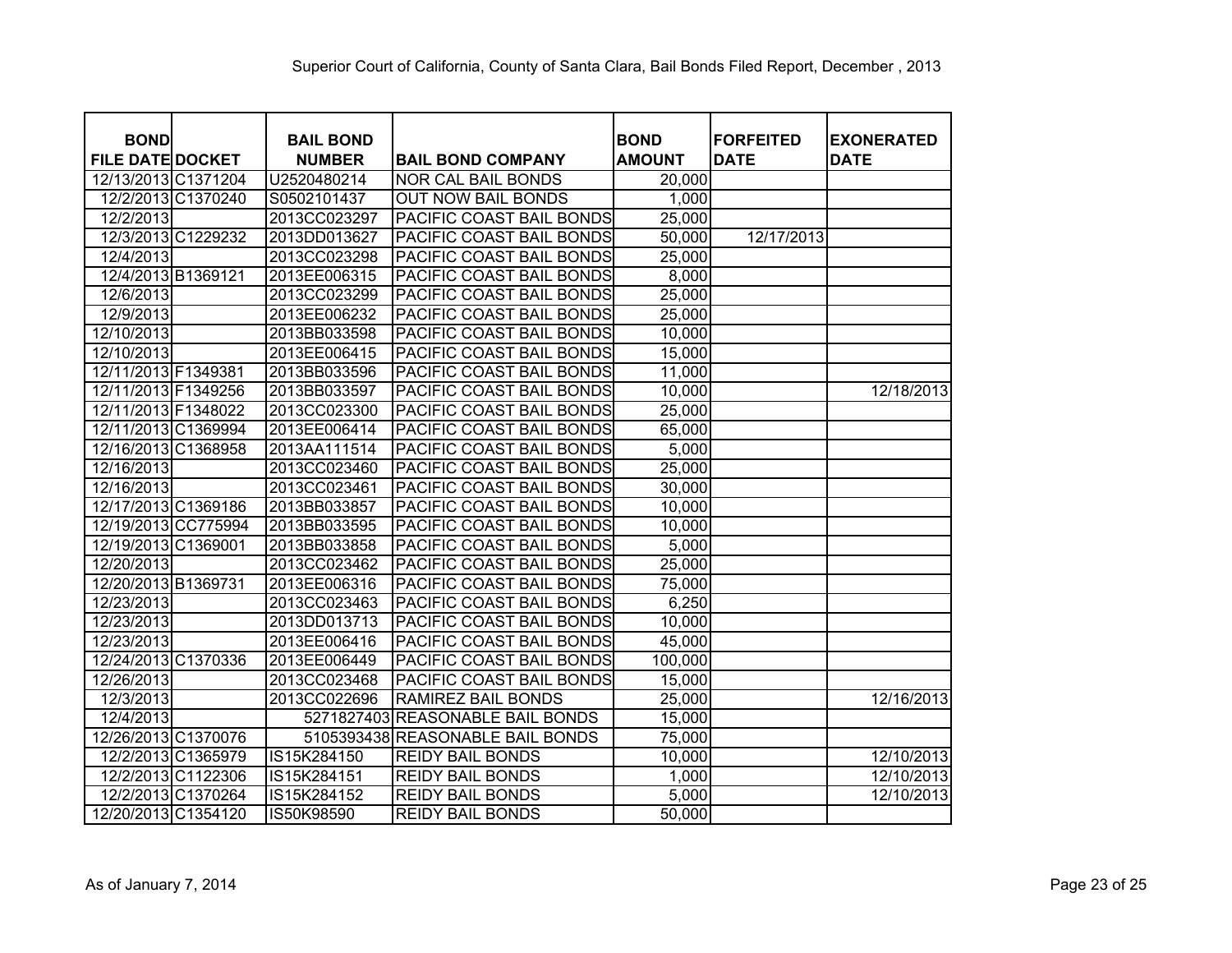| <b>BOND</b>             | <b>BAIL BOND</b> |                                | <b>BOND</b>   | <b>FORFEITED</b> | <b>EXONERATED</b> |
|-------------------------|------------------|--------------------------------|---------------|------------------|-------------------|
| <b>FILE DATE DOCKET</b> | <b>NUMBER</b>    | <b>BAIL BOND COMPANY</b>       | <b>AMOUNT</b> | <b>DATE</b>      | <b>DATE</b>       |
| 12/23/2013 C1370366     | IS30K155942      | <b>REIDY BAIL BONDS</b>        | 20,000        |                  |                   |
| 12/26/2013 B1370063     | IS15K287105      | <b>REIDY BAIL BONDS</b>        | 10,000        |                  |                   |
| 12/31/2013 F1349335     | PC7501088720     | ROD BUNTJER BAIL BONDS         | 35,000        |                  |                   |
| 12/4/2013               | 2013CC023102     | <b>TAPOUT BAIL BONDS</b>       | 25,000        |                  |                   |
| 12/4/2013 C1355439      | 2013DD013544     | <b>TAPOUT BAIL BONDS</b>       | 35,000        |                  |                   |
| 12/6/2013 C1367593      | 2013EE006341     | <b>TAPOUT BAIL BONDS</b>       | 75,000        |                  |                   |
| 12/12/2013 C1370974     | 2013EE006343     | <b>TAPOUT BAIL BONDS</b>       | 100,000       |                  |                   |
| 12/16/2013              | 2013BB016298     | <b>TAPOUT BAIL BONDS</b>       | 5,000         |                  |                   |
| 12/16/2013 C1071138     | 2013CC015498     | <b>TAPOUT BAIL BONDS</b>       | 20,000        |                  |                   |
| 12/17/2013 F1346957     | 2013CC023098     | <b>TAPOUT BAIL BONDS</b>       | 15,000        |                  |                   |
| 12/20/2013 F1347317     | AS25221485       | TONY DIAZ BAIL BONDS           | 25,000        |                  |                   |
| 12/2/2013 C1365985      | 2013AA108629     | VERONICA MELERO BAIL BO        | 5,000         |                  |                   |
| 12/6/2013 C1362647      | 2013DD011458     | <b>VERONICA MELERO BAIL BO</b> | 50,000        |                  |                   |
| 12/10/2013              | 2013BB030821     | <b>VERONICA MELERO BAIL BO</b> | 10,000        |                  |                   |
| 12/10/2013              | 2013CC022129     | <b>VERONICA MELERO BAIL BO</b> | 25,000        |                  |                   |
| 12/12/2013 F1347488     | 2013CC019598     | <b>VERONICA MELERO BAIL BO</b> | 10,000        |                  |                   |
| 12/13/2013 C1371153     | 2013DD011452     | <b>VERONICA MELERO BAIL BO</b> | 25,000        |                  |                   |
| 12/16/2013              | 2013DD011451     | <b>VERONICA MELERO BAIL BO</b> | 25,000        |                  |                   |
| 12/16/2013              | 2013DD011453     | <b>VERONICA MELERO BAIL BO</b> | 25,000        |                  |                   |
| 12/23/2013              | 2013DD010576     | <b>VERONICA MELERO BAIL BO</b> | 13,000        |                  |                   |
| 12/23/2013 C1355160     | 2014AA061533     | <b>VERONICA MELERO BAIL BO</b> | 750           |                  |                   |
| 12/31/2013              | 2013EE006255     | <b>VERONICA MELERO BAIL BO</b> | 15,000        |                  |                   |
| 12/2/2013               | AUL2091582       | <b>VU BAIL BONDS</b>           | 10,000        |                  |                   |
| 12/2/2013               | AUL2091583       | <b>VU BAIL BONDS</b>           | 10,000        |                  |                   |
| 12/3/2013               | AUL2092360       | <b>VU BAIL BONDS</b>           | 40,000        |                  |                   |
| 12/9/2013               | A152193572       | <b>VU BAIL BONDS</b>           | 10,000        |                  |                   |
| 12/9/2013 C1360167      | A72276368        | <b>VU BAIL BONDS</b>           | 5,000         |                  |                   |
| 12/9/2013 C1370081      | AUL2091652       | <b>VU BAIL BONDS</b>           | 100,000       |                  |                   |
| 12/10/2013              | A152193573       | <b>VU BAIL BONDS</b>           | 10,000        |                  |                   |
| 12/10/2013              | A152193574       | <b>VU BAIL BONDS</b>           | 10,000        |                  |                   |
| 12/10/2013              | A152193585       | <b>VU BAIL BONDS</b>           | 10,000        |                  |                   |
| 12/10/2013              | A72276373        | <b>VU BAIL BONDS</b>           | 5,000         |                  |                   |
| $\overline{12}/16/2013$ | A302137702       | <b>VU BAIL BONDS</b>           | 26,000        |                  |                   |
| 12/16/2013              | A72276377        | VU BAIL BONDS                  | 1,000         |                  |                   |